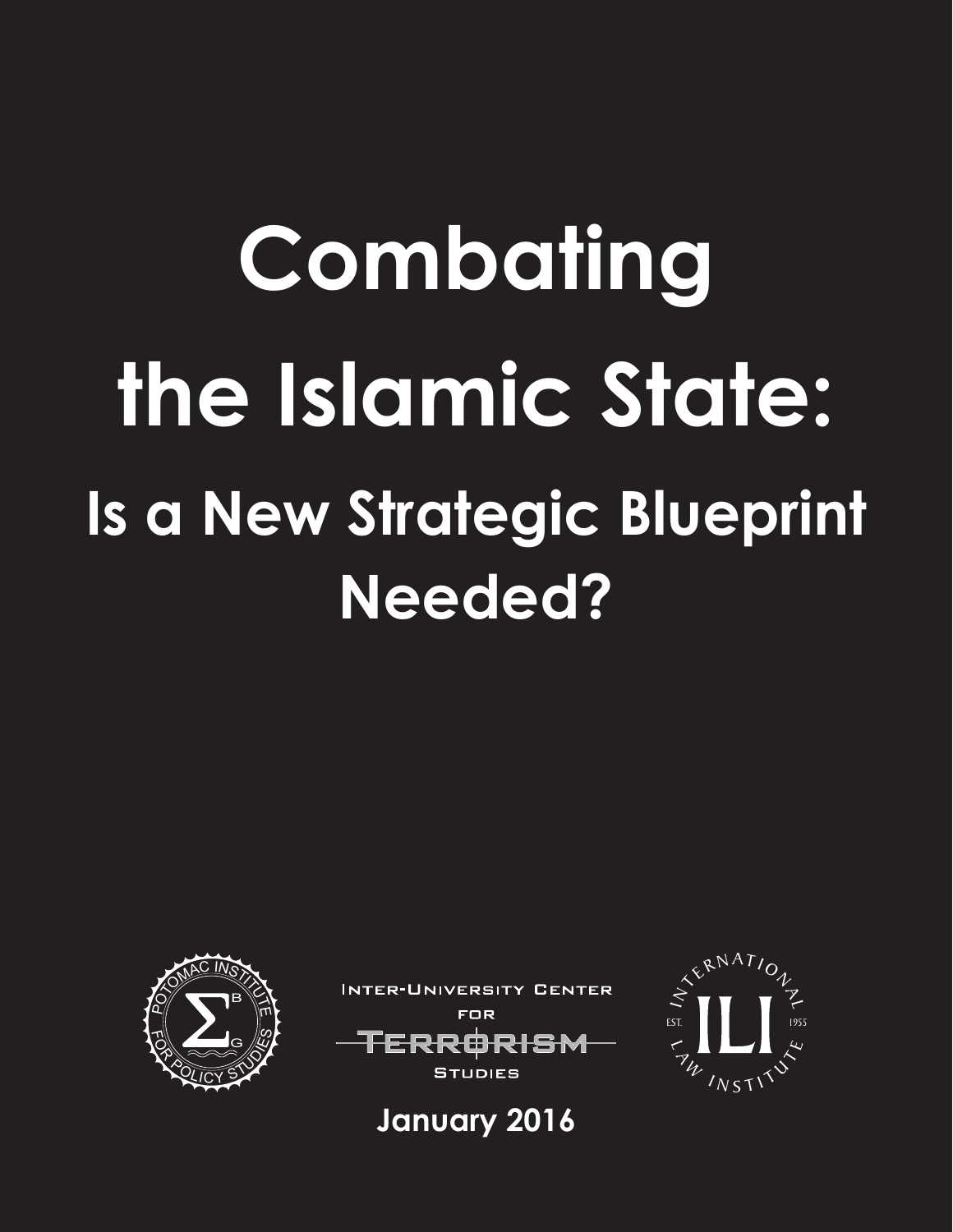#### **Disclaimer**

The authors, editors, and the research staff cannot be held responsible for errors or any consequences arising from the use of information contained in this publication. The views expressed do not necessarily reflect those of the institutions associated with this report.

Copyright © 2016 by the Inter-University Center for Terrorism Studies directed by Professor Yonah Alexander. All rights reserved. No part of this report may be reproduced, stored, or distributed without the prior written consent of the copyright holder.

Please contact the Inter-University Center for Terrorism Studies at the Potomac Institute for Policy Studies, 901 North Stuart Street, Suite 200, Arlington, VA 22203 Tel. 703-562-4513, 703-525-0770 ext. 237 Fax 703-525-0299 yalexander@potomacinstitute.org www.potomacinstitute.org www.terrorismelectronicjournal.org www.iucts.org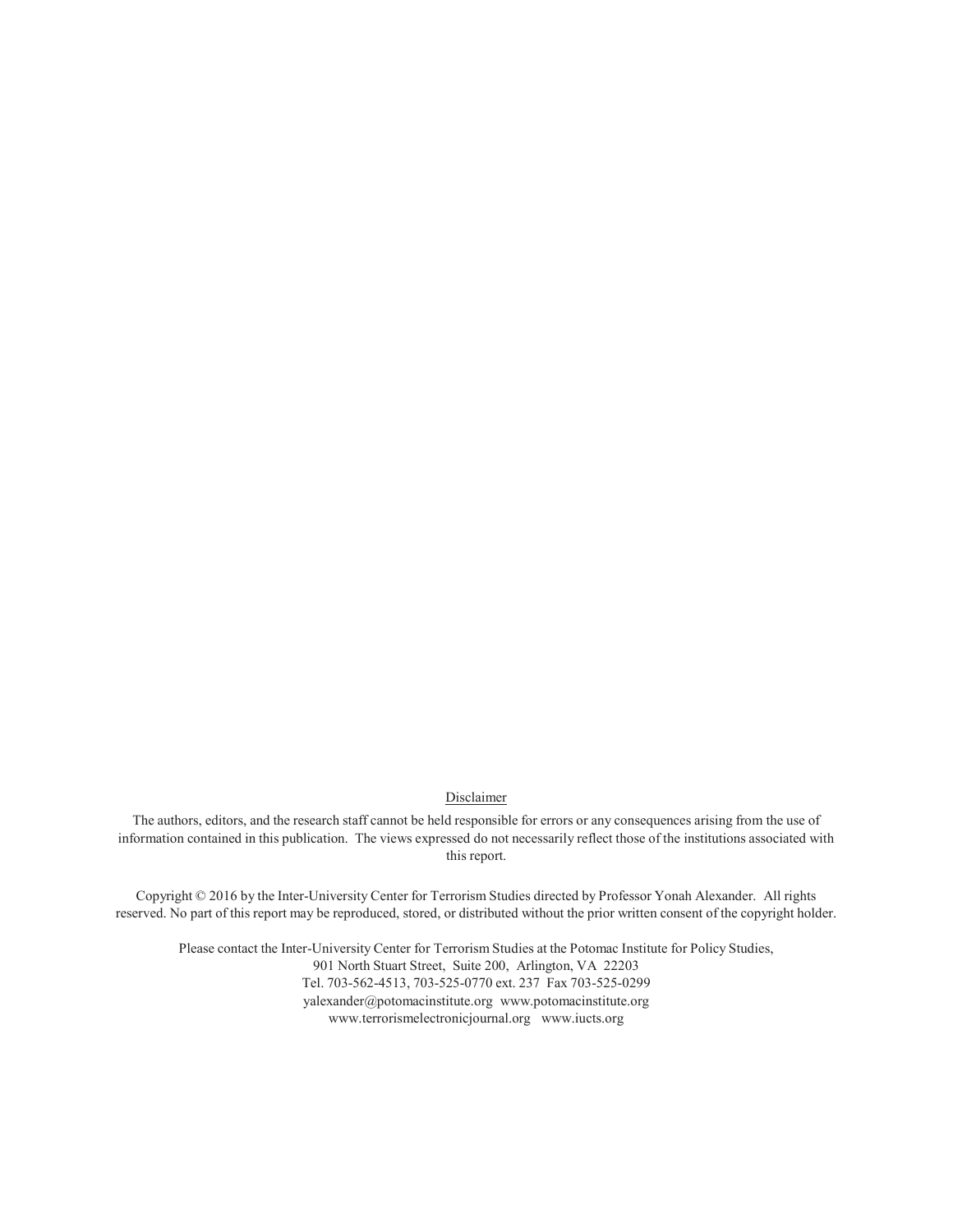# **Combating the Islamic State: Is a New Strategic Blueprint Needed?**

| <b>Table of Contents</b>                      |  |
|-----------------------------------------------|--|
|                                               |  |
|                                               |  |
|                                               |  |
| Lieutenant General (Ret.) Keith J. Stalder 19 |  |
|                                               |  |
|                                               |  |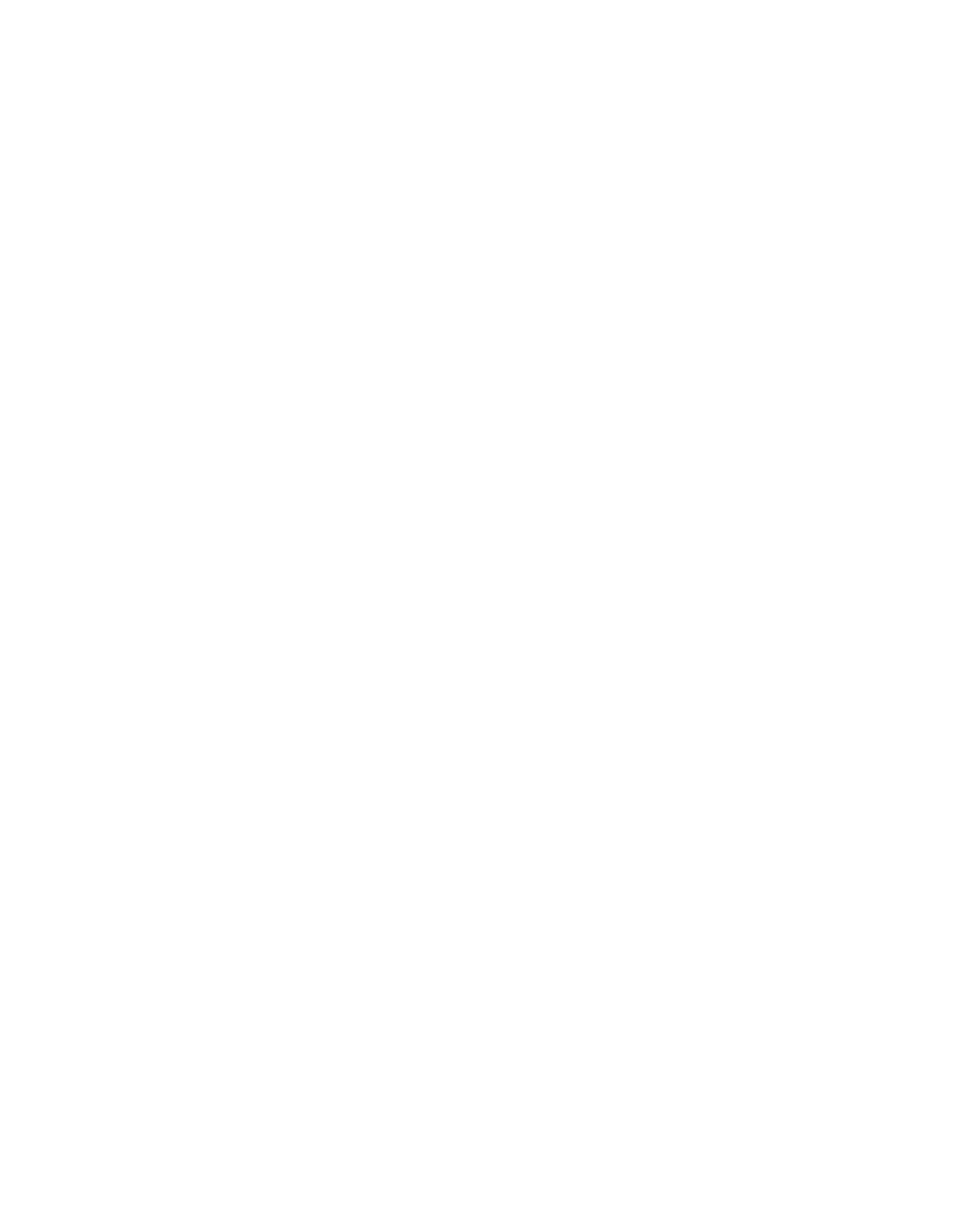#### **Professor Yonah Alexander**

Director, Inter-University Center for Terrorism Studies

#### **Introduction**

Since time immemorial war has been a permanent fixture in the struggle of power within and among nations. It is not surprising therefore that Sun Tzu, China's foremost strategist, observed over 2500 years ago that "war is a matter of vital importance to the state, the province of life or death, the road to survival or ruin" (400-320 BC, *The Art of War*, II). Similarly, in modern times, Winston Churchill, Britain's great former Prime Minister, famously noted that "in mortal war, anger must be subordinated in defeating the main immediate enemy" (*The Gathering Storm*, 1948).

Despite this stark reality, a related political concept, "terrorism" (constituting fear and psychological and physical violence as an instrument of tactical and strategic power employed by individuals, groups, and sovereign entities seeking to achieve single-issue or broader policy objectives at home or abroad) has consistently evaded universal agreement on the meaning of the term. Specifically, there is no consensus as to who are the "terrorists," what are the root causes of the phenomenon, and how societies should combat national, regional, and international threats.

Suffice it to mention that in the Twentieth Century even the League of Nations Convention of 1937 was never enacted by member states because of contradictory political and ideological perceptions of the security dangers posed by "terrorism." Likewise, the United Nations, thus far at least, has failed to craft and adopt a comprehensive global legal instrument intended to provide theoretical and practical clarity to various manifestations of violence short of allout war.

In light of the post-9/11 era, characterized by the dramatic expansion of terrorists' modus operandi by "propaganda by deed" and the "deed by propaganda," the question arises whether contemporary states will continue to reserve to themselves the legal and moral authority to define "terrorism" or perhaps usher in a more inclusive universal framework in the coming years.

To be sure, this question has continuously been on the academic agenda for the past fifteen years. For example, within the context of the mission of the Inter-University Center for Terrorism Studies (administered by both the International Center for Terrorism Studies at the Potomac Institute for Policy Studies and the Inter-University Center for Legal Studies at the International Law Institute), we have undertaken a number of interdisciplinary research projects covering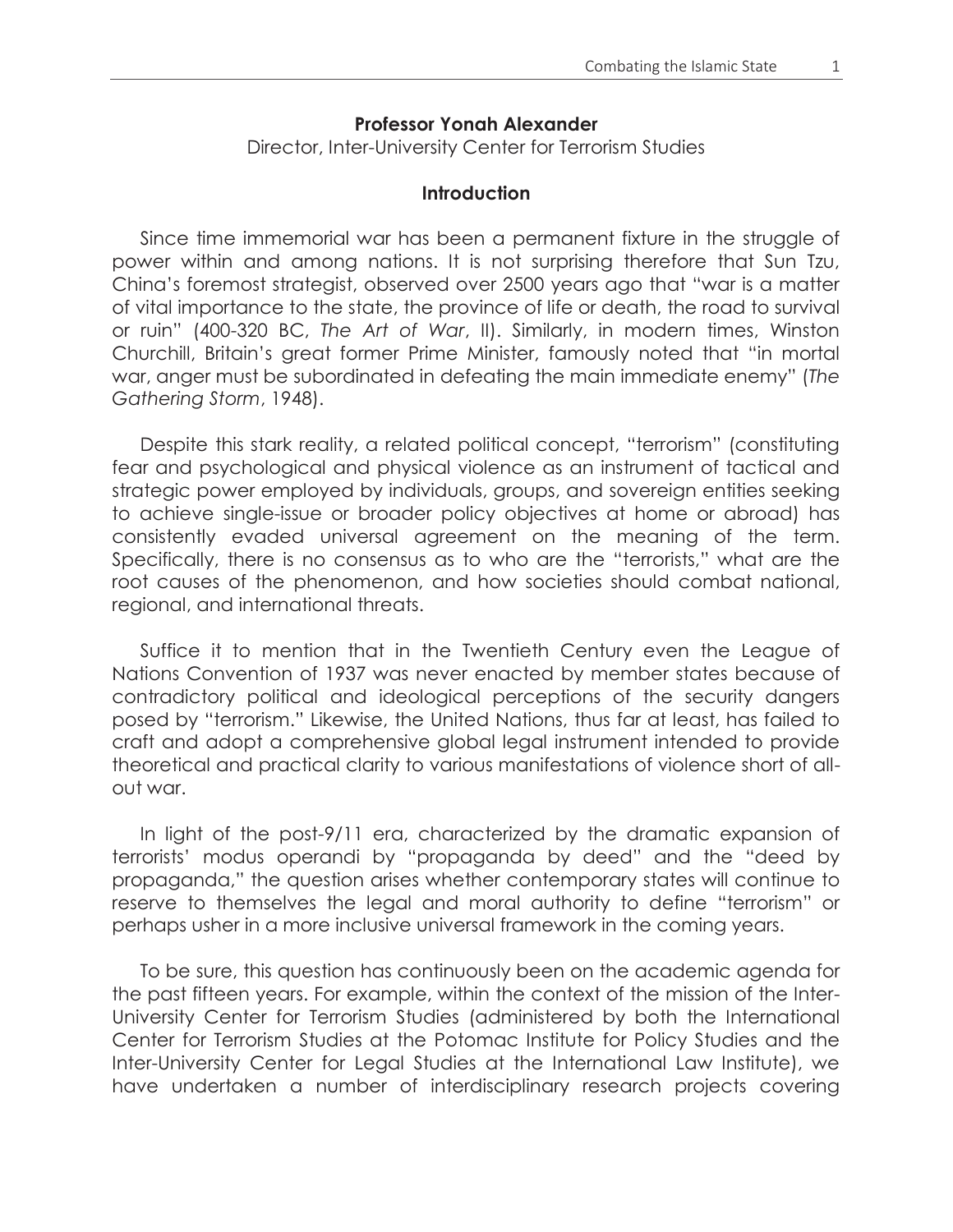different security challenges from shutting down international terror networks to combating weapons of mass destruction threats.

Several studies are noteworthy. *Al-Qa'ida Ten Years After 9/11 and Beyond*  (2012), as well as *Al-Qa'ida's Mystique Exposed: Usama bin Laden's Private Communications* (2016), were co-authored by Yonah Alexander and Michael S. Swetnam and published by Potomac Institute Press. The purpose of the later volume is to provide a rare window into the covert life of the founding leader of one of the most dangerous terrorist movements in modern times. Fortunately for the U.S. government and subsequently for the international community at large, untangling a substantial part of al-Qa'ida's enigmatic nature became easily possible following the raid on bin Laden's compound in Pakistan on May 2, 2011. Selected declassified correspondence of the infamous leader that is contained in this book is provided courtesy of the U.S. Office of the Director of National Intelligence.

Another recent work is *The Islamic State: Combating the Caliphate Without Borders* (2015), co-authored by Yonah Alexander and Dean Alexander and published by Lexington Books. This study offers insights into the nature of the Islamic State (also known as IS or ISIS) and what the international community can do to combat it. In order to achieve this objective, the origins, intentions, leadership, capabilities, and operations of the IS are explored. The Islamic State's multifaceted efforts and effects in the region and beyond are described. Also, national, regional, and global strategies that are being pursued to address the new threat are examined. To this end, a range of recommendations are offered on specific steps that governmental, intergovernmental, and nongovernmental bodies can take to counter the IS menace. Lastly, additional insights are presented relevant to combating the IS and undermining its potential future capabilities.

Selected excerpts of the book addressing the Islamic State's features and highlighting some "best-practices" roadmaps to combating the group are shared below.

#### **Characteristics of the Islamic State**

Although the Islamic State is hierarchical in many respects, the entity has features of networked groups as well. Also, by spreading its message globally and recruiting individuals to travel to the Islamic State or to act locally, the entity has a modicum of decentralization. Its expansive and rising use of technology and virtualization affords the IS opportunities for growth in a rapid and relatively inexpensive manner. The IS has exhibited other powers of statehood, including the issuance of passports and declarations that it will establish a national currency.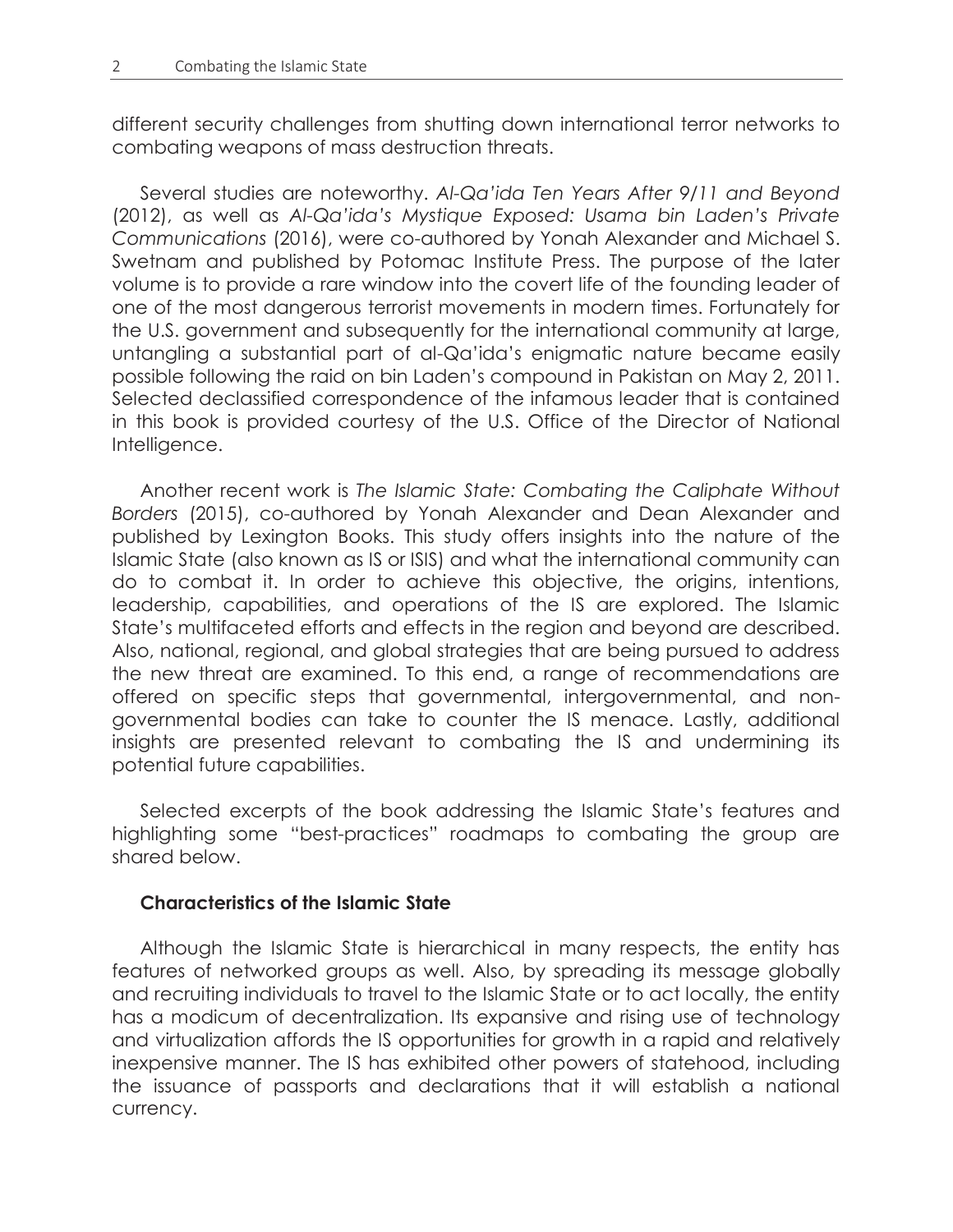As gatekeeper, the IS can determine which individuals can join the group. It is open to individuals who self-select, and to cabals. The Islamic State's fighters include Iraqis, Syrians, and a multitude of foreign fighters. In September 2014, a CIA spokesman estimated that it "can muster between 20,000 and 31,500 fighters across Iraq and Syria."1 That same month, U.S. Government sources projected foreign fighters in Syria and Iraq to include 15,000 persons from 80 nations.2 By February 2015, that figure had reached over 20,000 persons from 90 countries.

The adversaries that the Islamic State encounters locally are the fragile states of Iraq and Syria, various rebel groups, dissenters, and other segments of the populace. Also, the Islamic State has made adversaries of Iran, which aids the Syrian and Iraqi governments as well as the West, and some 60 countries in the U.S.-led coalition. As with other Islamist groups, Israel is a natural enemy of the Islamic State.

Through the growth and transformation that the IS has undertaken—from its origins as Jama'at al Tawhid wal Jihad in 1999 to its caliphate status from 2014 the entity has been characterized by fluid and non-linear traits. Presently, the Islamic State and its antecedents are on various terrorist-designation lists, including those of the U.S., European Union, and UN.

Globally, civilized countries and the vast majority of their citizenry view the Islamic State as an abhorrent deviant threat that merits elimination in the swiftest manner possible. Yet, unfortunately, the entity claims significant support from adherents in Syria, Iraq, the Middle East, and worldwide. The international outreach and character of the Islamic State's message is akin, in a way, to the characteristics of al-Qa'ida, particularly at its height.

Ultimately, a determinant as to the future success of the Islamic State rests with the battle of ideas: whether its hate-based messages are more attractive to the citizenry than multi-pronged counter-narratives. The counter-narratives will mostly have to emanate from the Muslim world, as other messaging will not be deemed as credible in the region. Nevertheless, non-Muslim-majority countries also have a role in crafting and disseminating counter-narratives and alternatives to the Islamic State's message. Other initiatives, such as military campaigns, interference with the flow of foreign fighters, and counter-terror financial moves, will also be indispensable in combating the group.

Various countries, such as Saudi Arabia, the United Arab Emirates, Qatar, and Kuwait, have been accused of supporting or allowing their citizenry to aid Sunni jihadist fighters against the Assad regime. Inevitably, some of this assistance is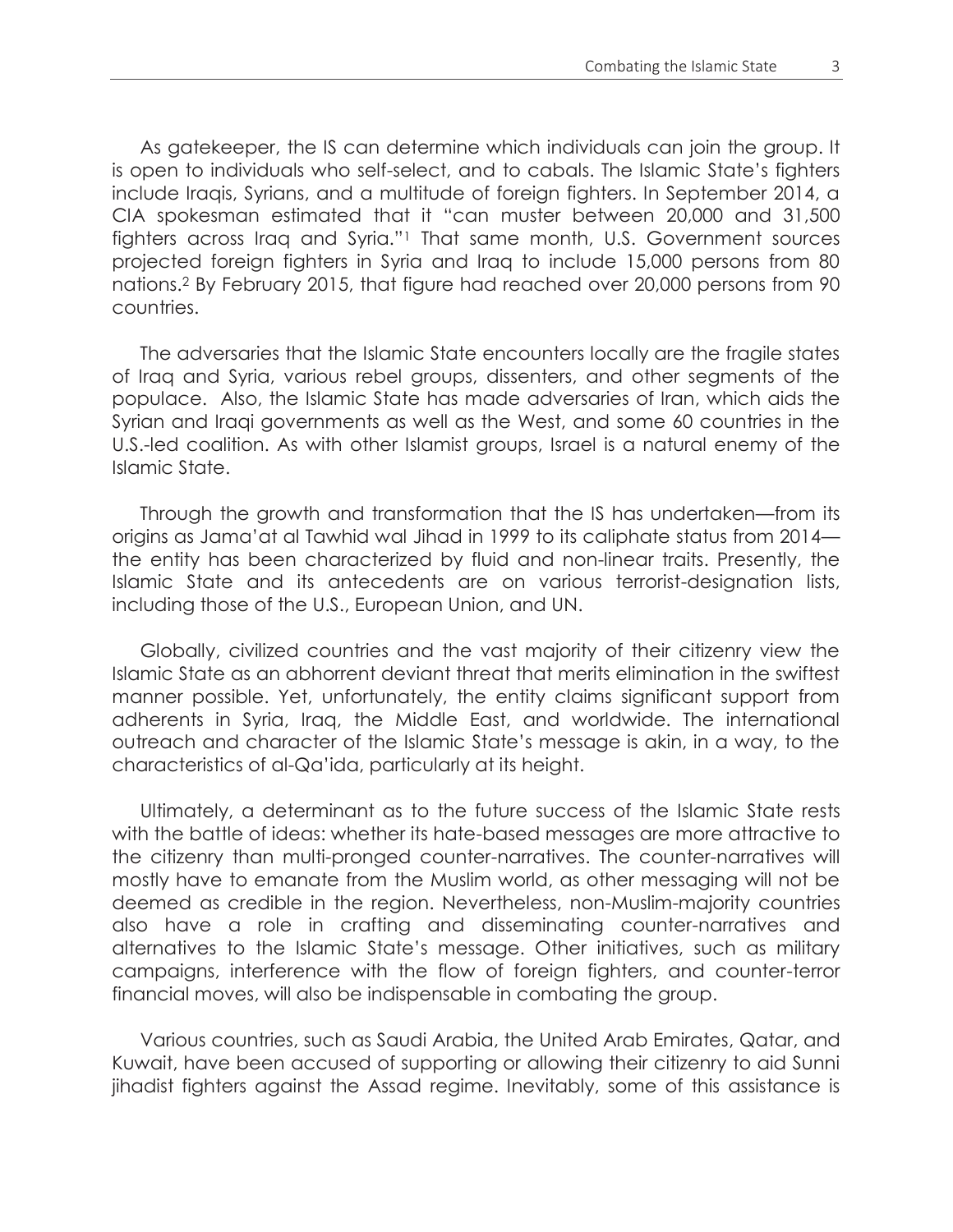believed to have reached the Islamic State or its precursors. By 2014, these countries were members of the anti-IS coalition.

State sponsorship or pseudo-state assistance has clearly aided the Islamic State. However, this type of aid has lessened precipitously since summer 2014. The Islamic State is in a weaker financial position because of that. This loss has been offset to a considerable degree by IS's ability to garner substantial funds through oil sales, extortion, kidnapping for ransom, smuggling, and organized crime, among other sources. These funding activities, too, have suffered under coalition airstrikes and anti-IS efforts by Kurdish and Iraqi forces.

At its core, it is arguable that the Islamic State is partly a sovereign state and provider of services to its constituents, however brutally. The organization also clearly acts as a terrorist entity as it utilizes violence for a political objective and aims at military and civilian targets alike, with indiscriminate severity. IS fighters have at times acted as insurgents, although they appear to have focused very extensively on targeting civilians, which is not "typical" during insurgencies. To some degree, the Islamic State also acts like an organized criminal entity, since a portion of its funding and activities arises from coordinated illicit activities where monetary gains predominate. It can thereby be characterized as a hybrid entity with terror group, organized criminal enterprise, and pseudo-state attributes.

The activities of the Islamic State have profound political, social, and economic implications in the Middle East and beyond. To weaken and ultimately defeat the IS will require extensive energy, time, funds, and manpower. Still, some elements of the IS may remain after its demise, although of lesser potential. It is possible that one of its affiliates abroad may expand, and, depending on where it is based geographically, may pose a significant threat to its respective region.

The removal of its leadership may severely weaken the IS, although as we have seen after the death of al-Qa'ida's bin Laden, it is easier to kill a man than an idea. At the same time, the death, imprisonment, and other efforts aimed at al-Qa'ida senior leadership have weakened that organization. Reports that IS leader al-Baghdadi may have been killed in U.S. airstrikes during 2014 and spring 2015 were not substantiated. Even al-Baghdadi's death, however, when it occurs, would not decimate the Islamic State, as it has developed a hierarchical governing framework with other seasoned leaders to take his place. Still, the elimination of several levels of IS leadership would be very helpful, particularly if such individuals were not replaced with operatives of at least equal capabilities.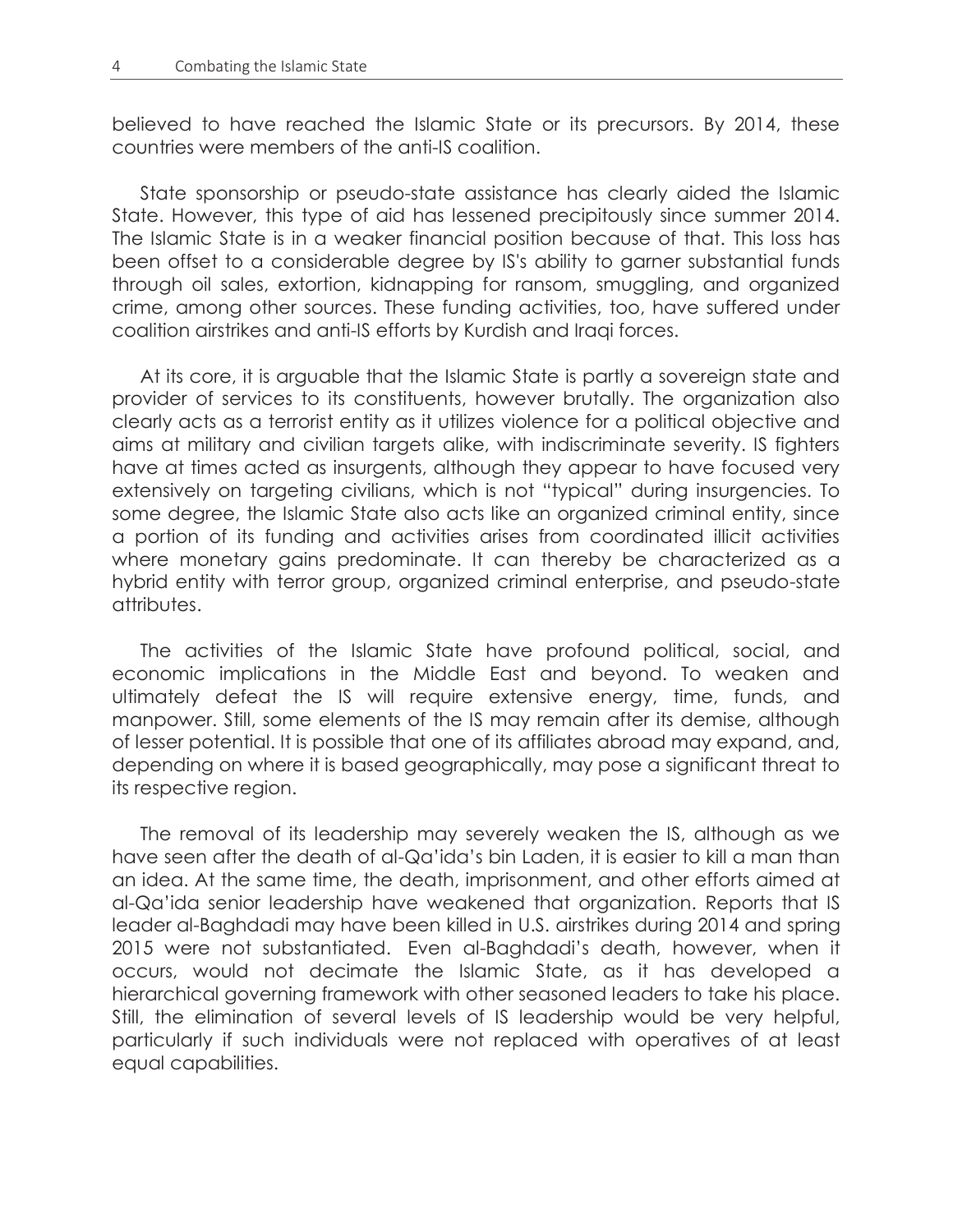Like other "sovereigns" and terror groups, the Islamic State does not operate in a vacuum. It connects and interacts with non-state and state actors both locally and globally. As with any organization, the Islamic State has vulnerabilities and inefficiencies that affect its capacity to govern, fight, and undertake strategic communications, though it has managed to excel at the latter, despite some recent challenges. As it evolves, the IS likely will additionally experience both cohesion and fragmentation as an entity, which must be confronted and exploited.

While this assessment offers a glimpse of current and likely developments of the Islamic State, there are additional aspects that deserve consideration and clarification.

For instance, how are terror groups defeated, and what are the implications for the Islamic State?

Terror groups lose their effectiveness and crumble under various scenarios:3

- They are defeated militarily.
- Their leadership and operatives are killed or imprisoned.
- Police and intelligence communities infiltrate and eliminate them.
- Circumstances or facts on the ground change so that the terror group, through its activities and messaging, is no longer relevant or attractive.
- They lose support, political and financial, from their domestic or international backers, so much so that they cannot sustain themselves.
- Alternative terror, rebel, or other groups arise so that the terror group loses its appeal or sustainability.
- The group reaches a compromise with the government or other entity with which it has a grievance.
- It determines that its violent tactics no longer work, so it decides to use non-terrorist or even non-violent actions.
- It achieves its goals and withers.
- The terror group reaches its objective and transitions into the political process, including governing.

Appreciating these alternatives can provide an insight as to how to combat the Islamic State. One could suggest that several—rather than one—of these available options might be implemented against the Islamic State, such as: defeating the group militarily, using repressive measures to kill or arrest relevant Islamic State leadership and operatives, infiltrating and undermining it from within, impeding its capacity to garner support and funding, supporting political and social alternatives in the areas IS controls so that its support dwindles, and changing the circumstances on the ground so that IS is not viewed favorably. Given the Islamic State's current worldview, it is highly unlikely that a political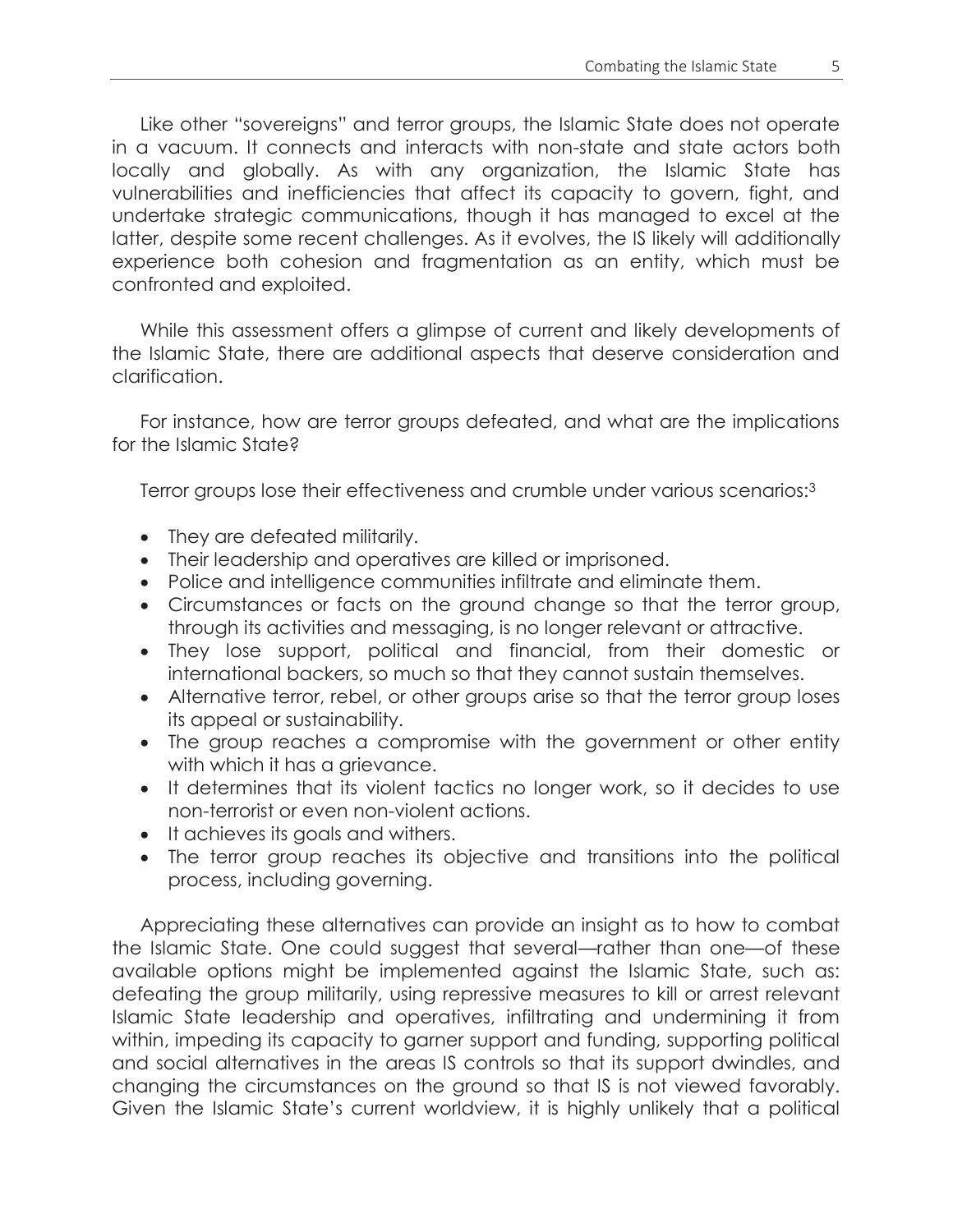compromise would be feasible. However, broad and extensive counternarratives to the Islamic State—by government and other entities could well prove effective.

#### **Selected "Best-Practices" Roadmaps**

At this point, for the West, defeating a transnational Sunni jihadist group that has seized large swaths of territory in Syria and Iraq is more important than defeating the bloody dictator of Syria, President Assad, an Alawite. Countries will only contribute to a cause when it is viable politically and considered to be in their national interest. The longer a terror group operates, the more difficult it is to undermine its activities.

Despite commitments from several dozen countries, the defeat of the IS will be very difficult, and will take years even if coalition ground troops are used. The additional training of Iraqi troops and moderate Syrian rebels, while important, is unlikely to achieve the desired results. Further instruction and arming of both, which is supposed to take months—if not years—will be insufficient. Realistically, to effectively reverse the Islamic State threat will necessitate an immediate effort of a higher caliber.

More bluntly, if previous training of Iraqi troops has proven less than ideal, why would a new round of instruction produce a different result? This is not a defeatist perspective, but rather, it highlights an important concern so as not to repeat an attempted remedy that—used alone—is likely to be ineffective. So, ultimately, the use of proven reliable ground troops, including coalition forces, will be needed.

Alternatively, in relation to Iraq, Iranian interests and Shiite militias can be permitted to have free reign in their efforts against the IS (it is arguable that is already the reality). Under such a scenario, a defeat of IS in Iraq would be suspect, if not a highly lengthy ordeal. Also, the regime in conquered IS lands might resemble Iran or be its proxy. So, too, Western and Sunni interests in Iraq would be severely undermined.

The Islamic State did not arise overnight nor without extensive resolve and resources. The solutions to undermining, and ultimately, defeating this quasistate will be lengthy, arduous, multifaceted, and no doubt entail some risk. But the risk of not acting is clearly greater. Ideally, the introduction of such concepts as inclusion and pluralism would also be beneficial, so that a multitude of interests can be considered. Sadly though, this is most unlikely, at least in the short term, given the Islamic State's disdain for accommodation and its bloody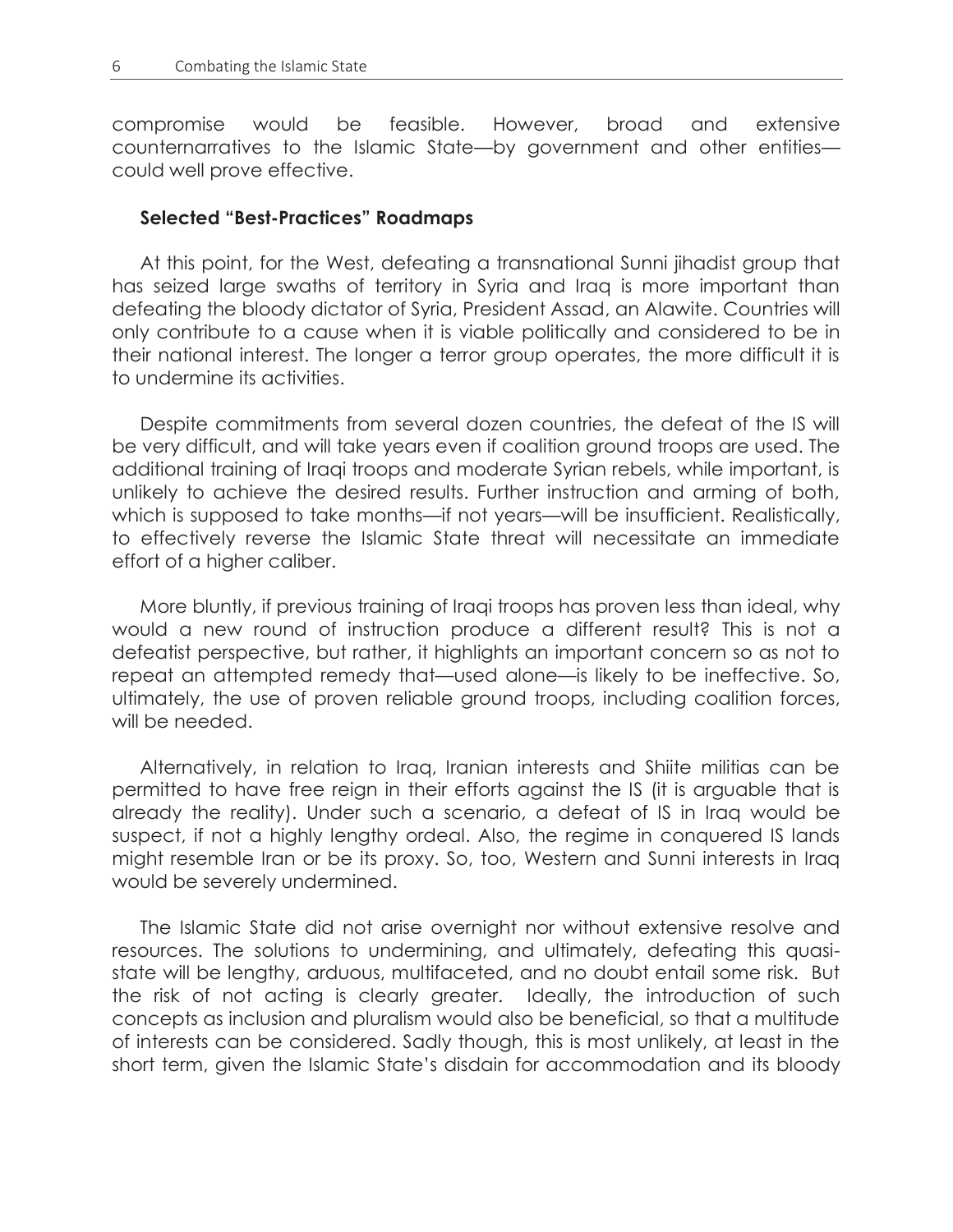record of extremism and brutal governance. So too, compromise is hard to come by in post-conflict areas.

The coalition against the IS should be more comprehensive, in terms of commitment and resources dedicated by a diverse group of countries. The aftermath of a defeat of the Islamic State, should it occur, does not guarantee a particular outcome. References to stability in Germany and Japan post-World War II as examples for Iraq and Syria are somewhat misguided. Such analysis does not fully appreciate the regional dynamics, history, and cultural aspects involved, particularly if coalition forces do not remain in the region for decades.

Also worth factoring in is who will be among the beneficiaries in the region of a defeated Islamic State: the Assad regime; Shiite interests in Iraq, Iran, and Lebanon, including Hezbollah;, and whatever rebel groups remain in Syria, including former rival Sunni jihadist groups such as Jabhat al-Nusra. Depending on the shape of the outcome, other nations and parties would benefit from having differing combinations of interests and powers governing Syria and Iraq.

As the Islamic State continues to call for its operatives and new adherents to attack Western and other targets, efforts must be made to undermine plots against the U.S. or other Western countries. While often traditional law enforcement and intelligence efforts have proven helpful in preventing terror attacks, encouraging the public to forewarn law enforcement about alleged suspicious activities, including actions that appear out of line with normal conditions is critical. Among pre-terror incident indicators the public should report to authorities are: terrorists conducting surveillance, gathering information, testing security, acquiring supplies and funds, acting suspiciously, undertaking dry runs, and getting into position to undertake an attack. Also, there is the unforgettable one-liner, "If you see something, say something."

More broadly, recommendations regarding the defeat of the Islamic State will be divided into two categories: the responses of national governments (gaining control over the flow of foreign fighters, establishing reliable ground forces, promoting and hastening political inclusion and non-sectarianism, and anticipating externalities) and non-governmental organizations' (NGOs') efforts.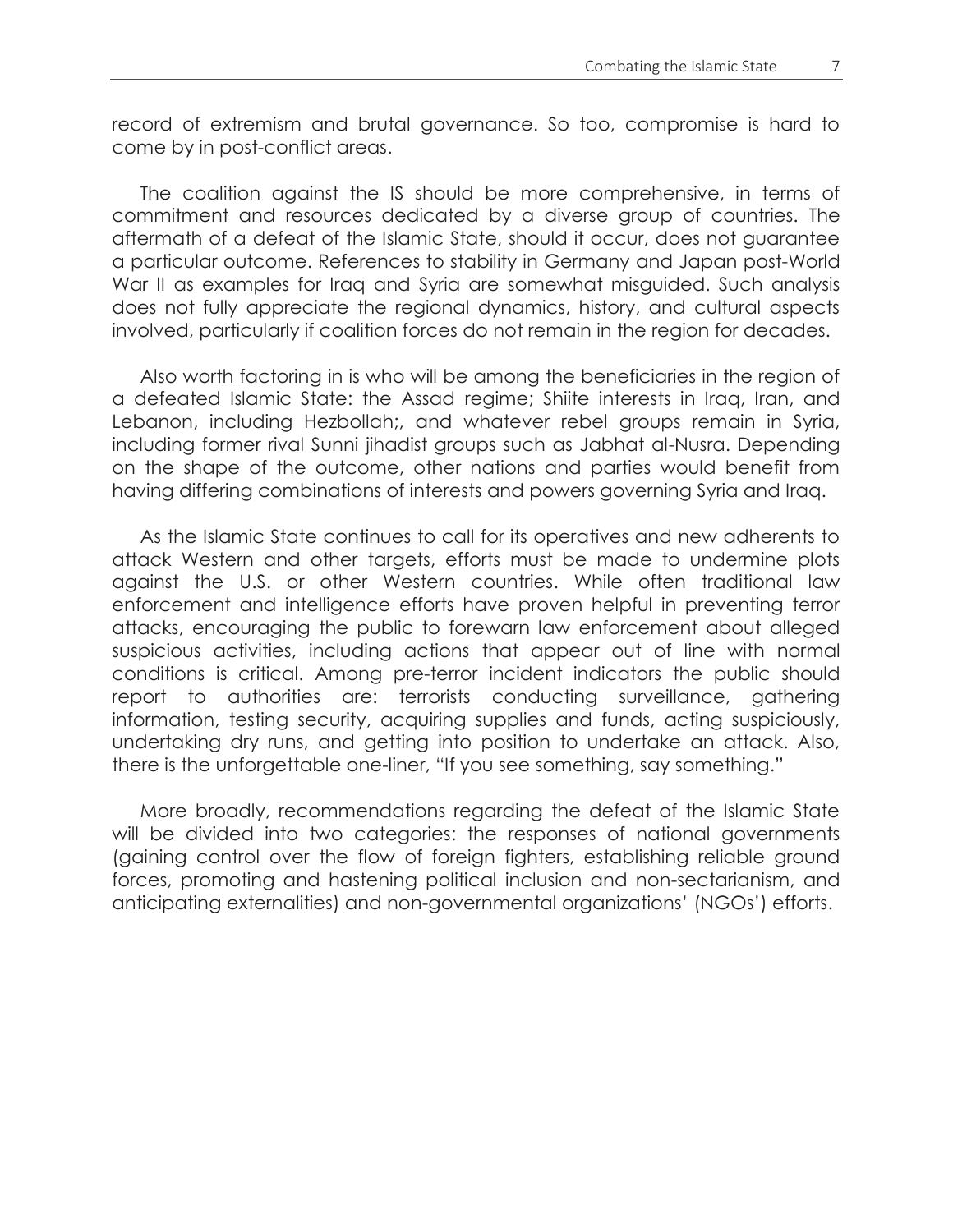#### **The Current Report**

The current report, "Combating the Islamic State: Is a New Strategic Blueprint Needed?" offers views of former U.S. government officials and a retired general as well as an academic. It is based on slightly edited presentations given at several seminars organized by the Inter-University Center for Terrorism Studies held at the Potomac Institute for Policy Studies during August 2014 and November 2015. Contributors to these events included Hon. Robert C. McFarlane (former National Security Advisor to President Ronald Reagan, serving from 1983 through 1985. Co-Founder United States Energy Security Council); Dr. Dov Zakheim (former Undersecretary of Defense (Comptroller) from 2001 to 2004 and DoD Civilian Coordinator for Afghanistan from 2002 to 2004. Currently Vice Chairman of the Foreign Policy Research Institute); Lieutenant General (Ret.) Keith J. Stalder (former Commanding General of U.S. Marine Corps Forces Pacific, Camp H.M. Smith, Hawaii, and former Commanding General of II Marine Expeditionary Force, Camp Lejeune, North Carolina; currently, a Senior Fellow and Member, Board of Regents, Potomac Institute for Policy Studies); Ambassador (Ret.) Edward Marks (Director, Arthur D. Simons Center for Interagency Cooperation; former U.S. Department of State Deputy Coordinator for Counter-Terrorism); and Professor Dean Alexander (Director, Homeland Security Research Program and Professor, Homeland Security at the School of Law Enforcement and Justice Administration at Western Illinois University).

As always, Michael S. Swetnam (CEO and Chairman, Potomac Institute for Policy Studies) and General (Ret.) Alfred Gray (Twenty-Ninth Commandant of the United States Marine Corps; Senior Fellow and Chairman of the Board of Regents, Potomac Institute for Policy Studies) also participated in these seminars. Special gratitude is due to them for their inspiration and support, as well as to Professor Don Wallace, Jr. (Chairman, International Law Institute) for his encouragement. Also, Sharon Layani, a Research Associate and Coordinator at IUCTS has ably facilitated the timely publication of this report.

It is hoped that this report will encourage further scholarship in the significant field of national and global security concerns.

December 2015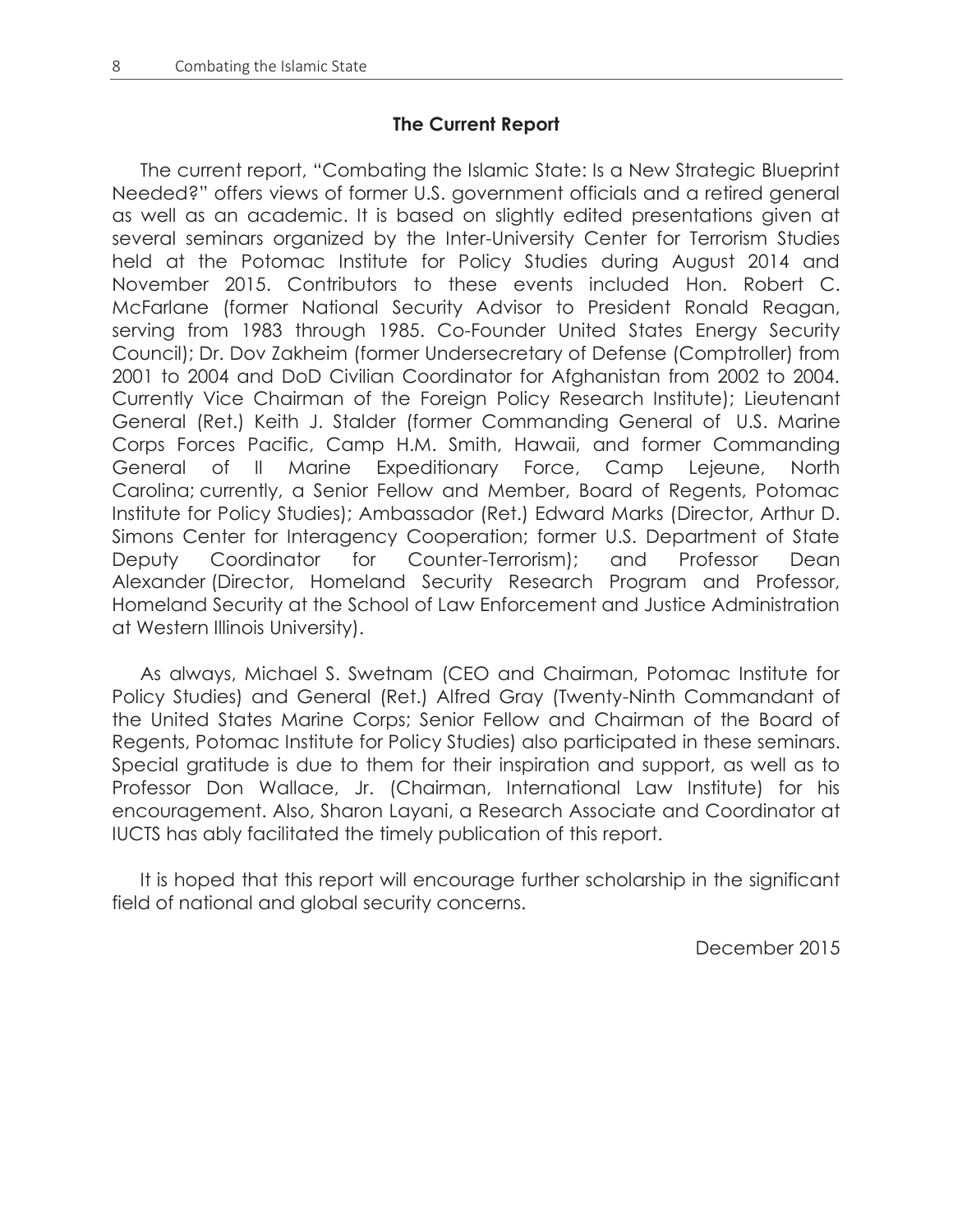**Notes** 

- <sup>1</sup> Sciutto, Jim, Jamie Crawford, and Chealsea J. Carter. "ISIS can 'muster' between 20,000 and 31,500 fighters, CIA says." *CNN*, September 12, 2014. Accessed November 13, 2014.
- http://www.cnn.com/2014/09/11/world/meast/isis-syria-iraq/. 2 "U.N. Security Council passes resolution on foreign jihadists." *Yahoo News*, September 24, 2014. Accessed November 13, 2014. http://news.yahoo.com/un-security-council-passes-

binding-resolution-jihadists-191829842.html. 3 Kurth Cronin, Audrey. *How Terrorism Ends: Understanding the Decline and Demise of Terrorist Campaigns*. Princeton: Princeton University Press, 2009. Alexander, Yonah. ed. *Combating Terrorism: Strategies of Ten Countries*. Ann Arbor: University of Michigan Press, 2002.

\_\_\_\_\_\_\_\_. *Counterterrorism Strategies: Successes and Failures of Six Nations*. Arlington: Potomac Books, Inc., 2006.

Rand Corp. "How Terrorist Groups End." Research Briefs, RB-9351. Accessed November 13, 2014. http://www.rand.org/pubs/research\_briefs/RB9351/index1.html.

Gaibulloev, Khusrav and Todd Sandler. "Determinants of the Demise of Terrorist Organizations." Dallas, TX: University of Texas at Dallas, 2012.

http://www.utdallas.edu/~tms063000/website/Demise%20of%20Terrorist%20Organizations .pdf.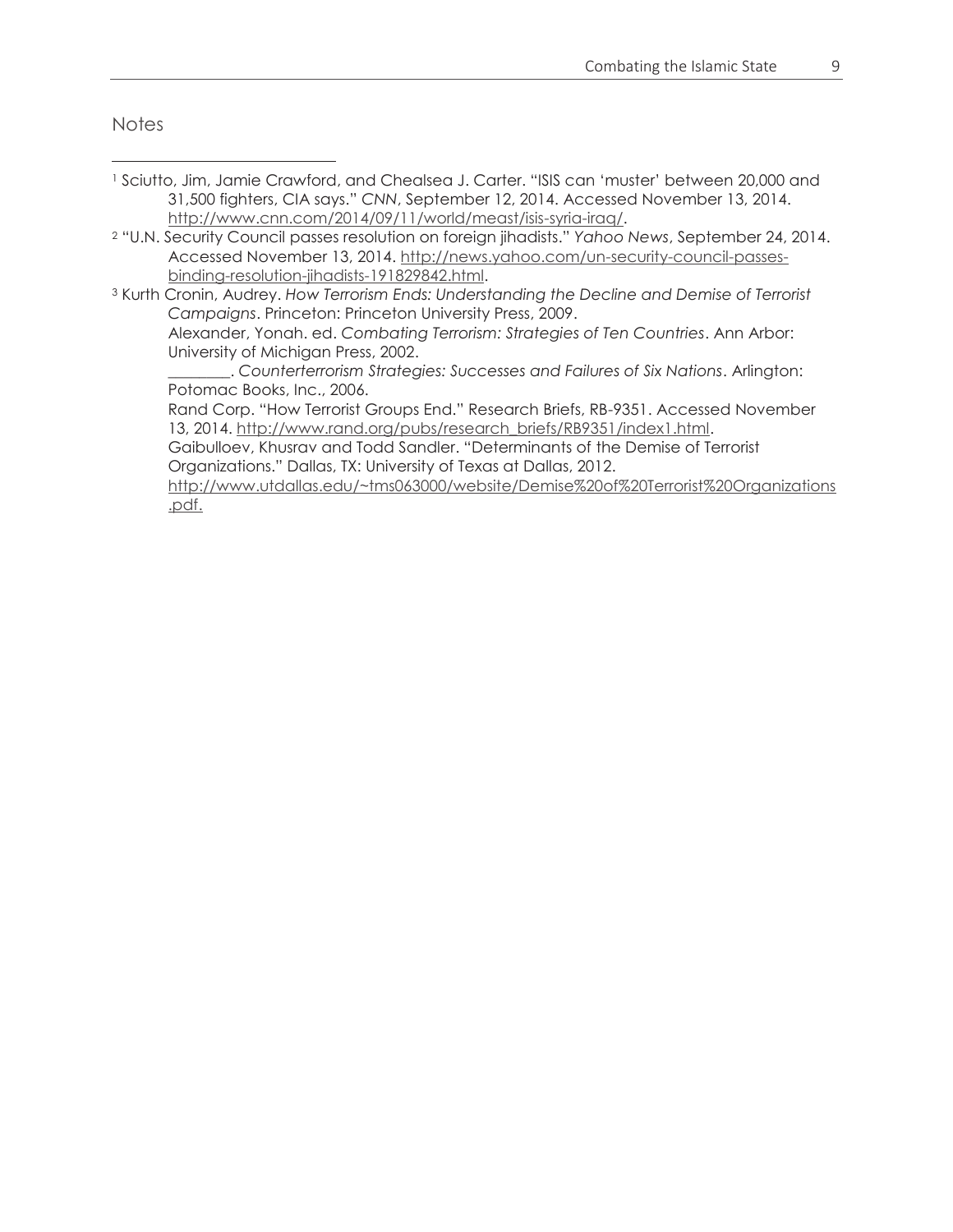#### **Hon. Robert C. McFarlane**

Former National Security Advisor to President Ronald Reagan, serving from 1983 through 1985. Co-Founder United States Energy Security Council

#### **Bringing Down ISIS**

For more than 75 years it has been the responsibility of the United States to lead, nurture and maintain a global climate of stability in which American and allied political and economic interests can be advanced – secure against attack from any combination of adversaries. During that period we have faced many challenges by nation states driven by imperial ambition or ideological passion.

Today we must face and overcome five challenges in the Middle East – all largely of our own making. The first challenge, which we are gathered to consider today, is posed by a subnational radical Sunni force that calls itself the Islamic State (or ISIS). ISIS claims that it is carrying out a mandate from God to rid the world of all infidels – anyone not committed to their radical-Wahabbist doctrine – and establish a global Caliphate to prepare for the apocalypse. It is well-armed, well-financed and well-trained and controls substantial terrain primarily in Syria and Iraq. Further, by its barbarous brutality, its skillful propaganda, its sophisticated use of modern media, and the absorption of its breath-taking strategic vision by young Muslims who see no real alternative future, it has succeeded in recruiting and deploying trained followers throughout Europe. Ten days ago it traumatized the European continent in a well-planned simultaneous attack at six locations in Paris killing 129 innocent people. Concurrently, it has inspired fledgling surrogate ISIS chapters across North Africa from the Sinai to Morocco.

The second challenge is posed by Iran, a Shia-Muslim, nation-state that for more than 35 years has waged a theocratic crusade, first to rid the Middle East of western presence and values, and ultimately to dominate the world.

The third challenge – derived from Iran's recent victory in securing a path toward creation of a nuclear weapon(s) in its agreement with the five permanent members of the UN Security Council plus Germany (the P-5 plus 1), – is centered on the inevitable (and understandable) move toward an equivalent nuclear energy program by the Sunni Arab states that is well underway.

The fourth challenge involves how to handle the military intervention of Russia into the region. Russia's intervention has been swift, well-armed and focused on checking reverses suffered by Syrian President Bashar ASSAD's forces. Russia's

 Contribution at event on November 23, 2015.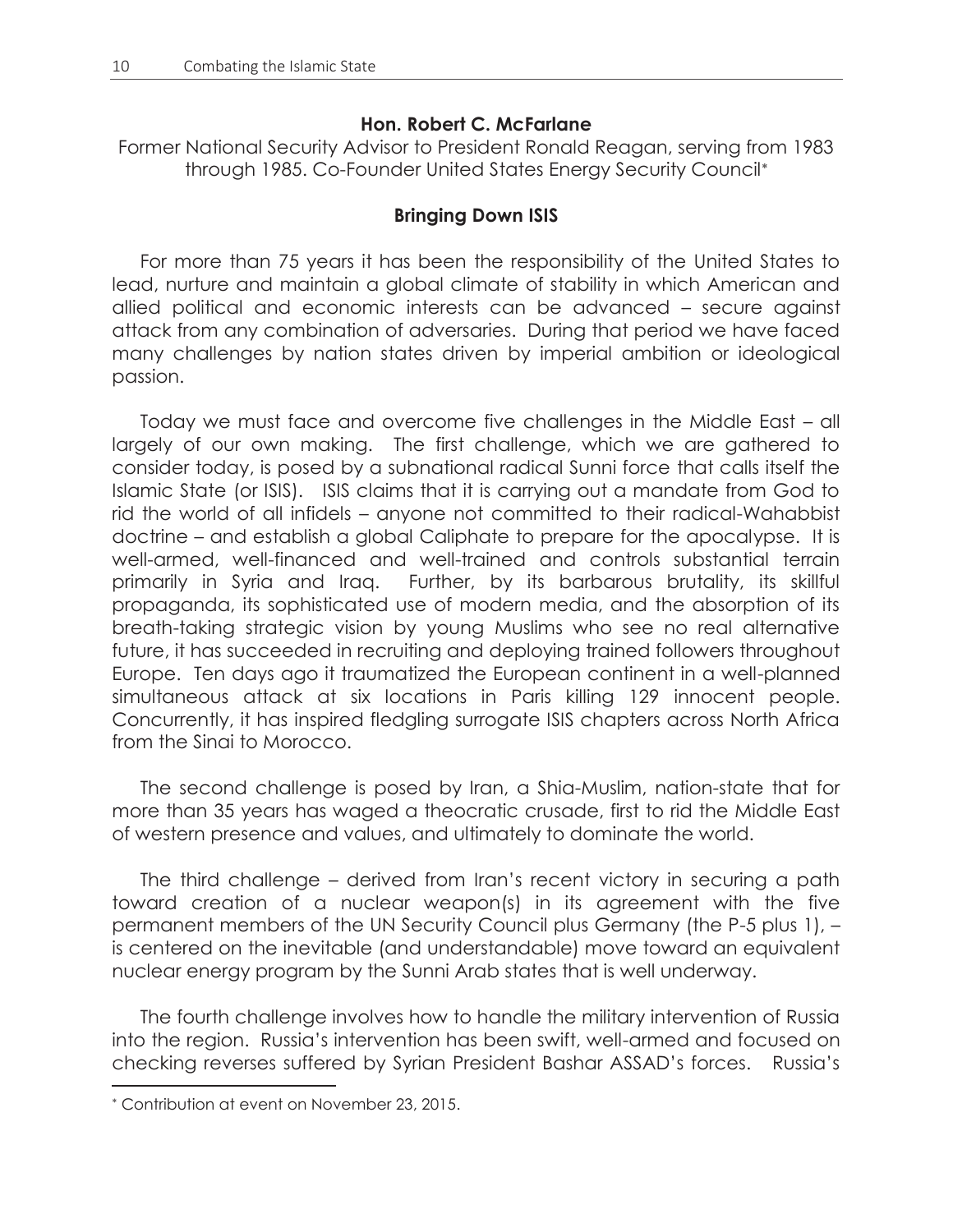propaganda espouses goals that are ostensibly tied to restoring order in Syria yet absent an equally swift western response, could foreshadow an historic shift in the strategic balance of power in the Middle East at American (and local) expense as Russia uses its substantial military capability and arms sales potential to build an ever more dominant presence throughout the region.

The fifth challenge lies in the socio-economic burden and threats posed by the tide of refugees that continues to flood neighboring countries in the Middle East and much of Europe; more than 4 million Syrian and Iraqi nationals have been displaced.

Strangely, the United States brought each of these challenges on itself going back five years ago through its failure to define clearly its interests in the region, to put in place a politico-military strategy to defend those interests, and to lead its NATO and regional allies forthrightly in preempting these challenges. The fecklessness of our country's behavior has been astonishing. It is especially so when one considers that by 2008 coalition forces had succeeded in restoring a modicum of order (before ISIS emerged) and a path toward stability in Iraq with the assistance of a residual presence of American and allied forces. Instead, our premature withdrawal created a vacuum that has enabled the rise of the Islamic State and resulted in the forfeiture of most of the gains made – and losses suffered – during our nine-year commitment. What must be done to reverse this turn of events, meet the five challenges cited above, and restore stability to the region?

First, the leadership and core military and economic viability of ISIS must be destroyed. The means for doing this was enunciated with remarkable clarity by retired Army General Jack Keane in joint hearing before the House committees on Homeland Security and Foreign Affairs last Wednesday. In his testimony, General Keane called for a serious escalation of U.S. Military activities in Iraq and Syria. In his words, ""Once and for all, (we must) send the required number of advisors, trainers and air controllers that are truly needed to dramatically increase combat effectiveness." Specifically, the General recommended that we "Dramatically increase UAVs, mine-clearing vehicles, Apache helicopters and a host of other much-needed equipment." General Keane, a former Vice Chief of Staff of the US Army's plan calls for using special-operations forces to conduct "large-scale" in-and-out raids to target ISIS critical nodes and functions. The new force would rise to at least 10,000 with another three or four combat brigades available out-of-theater in reserve. In the General's judgment, with which I strongly concur, a serious, sustained commitment at this level can prevail. It should commence with a devastating and sustained air campaign under much less restrictive rules of engagement. This renewed war will require a five-year commitment with no *a priori* terminal date in mind or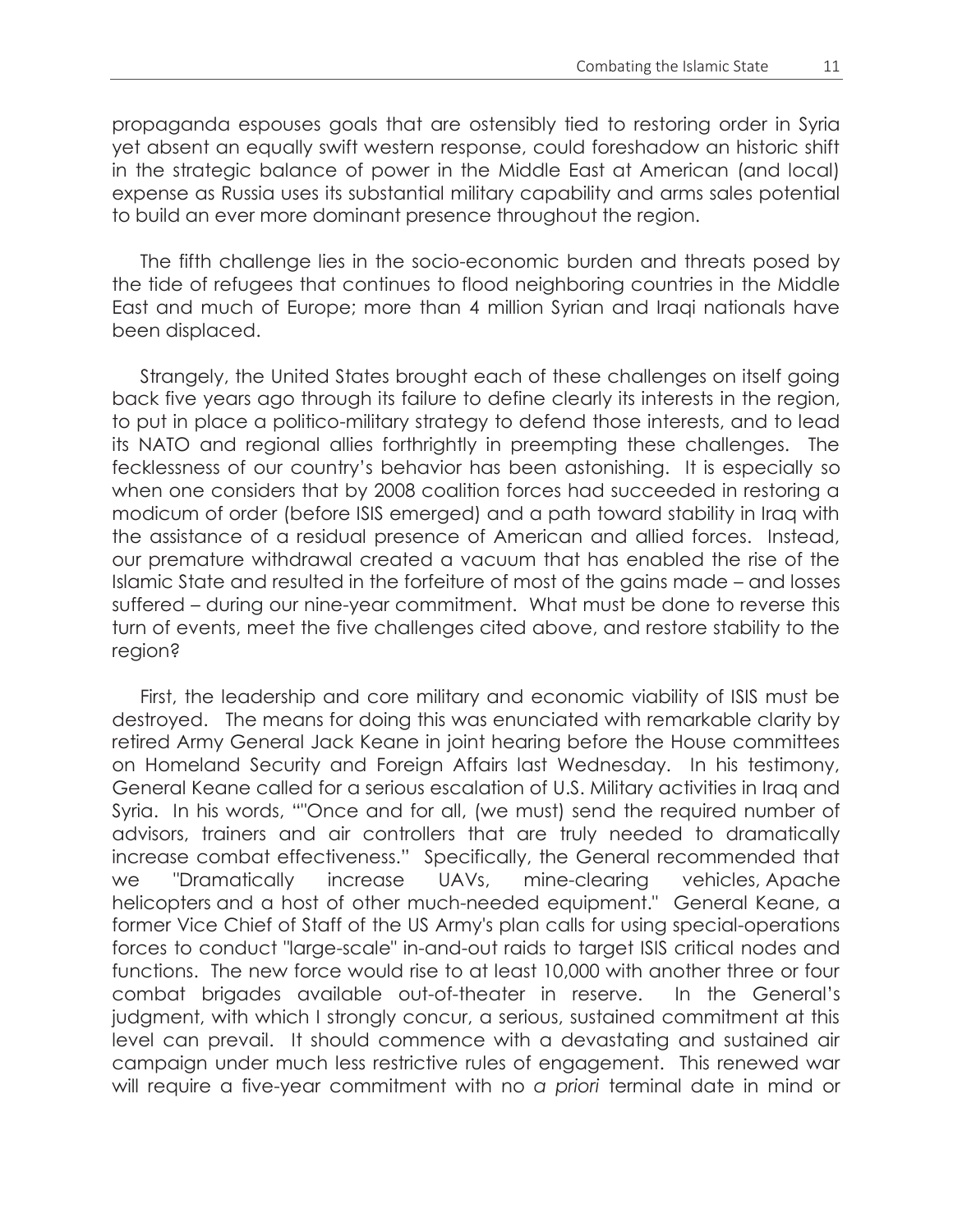announced until the pre-conditions for enduring stability in Iraq and Syria are established.

As this battle is waged safe zones should be established on the Turkish and Jordanian borders to shelter and protect Iraqis and Syrians displaced by violence. These zones would be protected on the ground and in the air by regional forces augmented as necessary by US air power. Once they are effective, they will provide a relief valve to the mass migration that is contributing to instability in Europe. The United Nations and European governments should support and provide resources for what must be a sustained effort.

Turning to the second and third challenges concerning the new life given Iran's nuclear program by the JCPOA, and the justified Sunni quest for how best to counter it, we can take some confidence in the knowledge that experienced, highly qualified professionals have been focused on this challenge for almost two years. They have developed a sound public-private strategy for dealing with the key elements of each challenge. Their plan is supported by the moderate Arab states, Israel and Russia and the resources are at hand.

What remains missing – and critical – however, for such a coherent strategy to be executed is leadership. It appears that we are at least a year away from overcoming that challenge.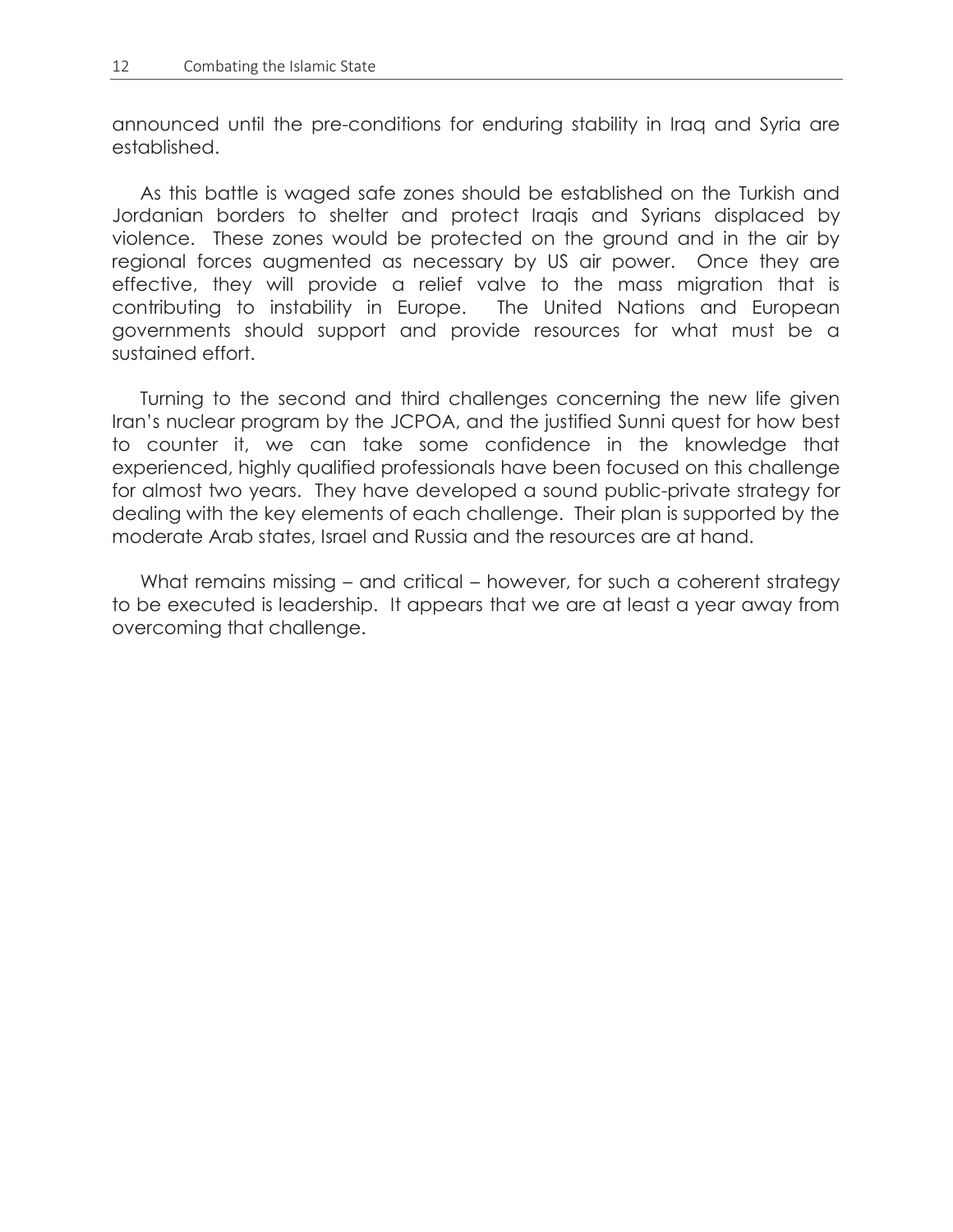#### **Dr. Dov S. Zakheim**

Former Undersecretary of Defense (Comptroller) from 2001 to 2004 and DoD Civilian Coordinator for Afghanistan from 2002 to 2004. Currently Vice Chairman of the Foreign Policy Research Institute

I would like to talk about first, what we should not be doing and then perhaps what we should. I am focusing entirely on ISIS. I agree we are at war. The problem is that this country does not want to go to war. It is not just the President, it is the country, because to go to war would require a lot more than we are currently committing to the fight against ISIS. General Jack Keane, whom I also respect and who was dead right about the surge, says we need more forces. The surge involved 160,000 troops at its maximum. I do not think this country wants to replicate that. It is as simple as that.

If we are not going to send that many troops and not going to spend the money that goes with them, then maybe we should not talk about going to war. Maybe we should talk about containment. Now I know the administration talks about containment but they are clearly not containing very much. They say they have rolled back ISIS and they have gotten "x" amount of square miles back, most of which is desert. ISIS has not really lost a major city in many months. Yes there are now body counts again as there were in Vietnam; we measure how many ISIS people we have killed. But ISIS keeps replenishing; even more than the North Vietnamese, who drew upon the Viet Cong, ISIS replenishes its forces from all over the world. Clearly, the measures we are using are phony measures.

If we are not going to defeat ISIS and we are talking about containment, we ought to recognize that we should not talk about defeating them because if we are not defeating them then they are winning, by definition. We have created their argument for them. We have said to ISIS, "I am going to defeat you" and every day they are still around they say "hey, we are not defeated." Recall that in 1991 Saddam Hussein said "I won the war." Nobody else thought he had won the war but he felt he won the war because he was still there. Just being there, when somebody says they are going to defeat you, means you have not lost.

But then we have to be serious about containing ISIS; we are not serious about doing so. We are currently conducting about one-seventh the number of airstrikes we carried out in Libya, which was not exactly a major alpha strike campaign. The Russian strikes have been far more intense and intensive and the Russians do not have the same constraints on the rules of engagement that we do. So we are striking less and we are tying one hand behind our backs as we do it.

 Contribution at event on November 23, 2015.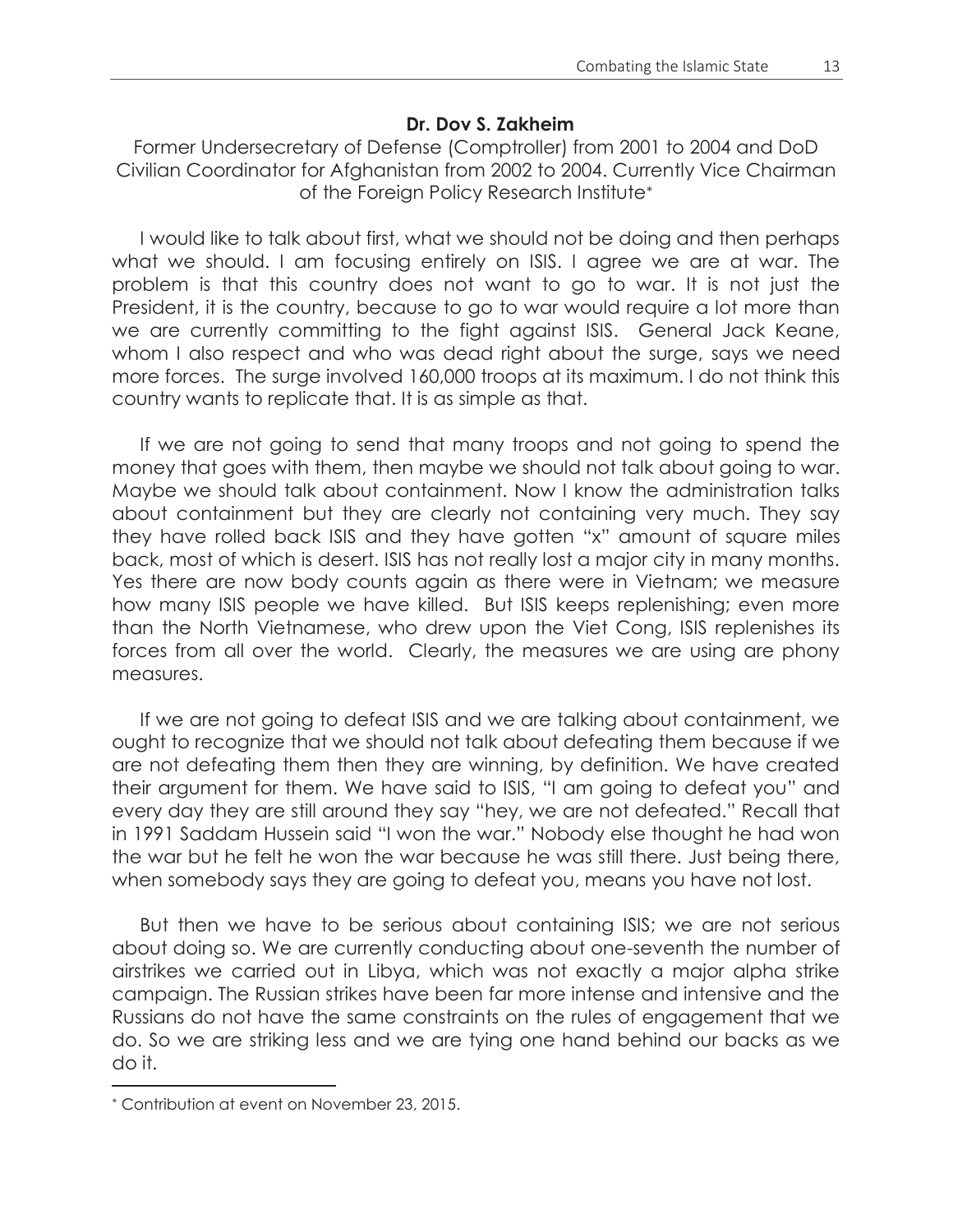Our training is a disaster. There is something fundamentally wrong with the way we train Middle Eastern forces; that problem goes beyond ISIS, as our record in Afghanistan makes abundantly clear. Something is wrong in the way we train others at least in this part of the world and we are going to need to look at that. Particularly, in the case of our efforts against ISIS, we had better stop exaggerating how well we are doing. Of course the Inspector General is digging up emails to expose some failures in Central Command, but it is a larger question beyond one or several individuals exaggerating the degree of success that we have achieved.

The real issue is the product of our training: the forces we have trained run away. Who has armed ISIS? We armed ISIS with all the materiel that the people that we trained left behind. ISIS does not even give us credit for it! As long as we do not have troops on the ground—and I do not know whether it is tenthousand, fifteen-thousand, or five-thousand, I will leave that to military experts we will not defeat ISIS. Whatever the number is it had better be a larger number than fifty and it needs to be more than just special operations forces. We have Rangers who can kick down doors too, we have Marines who can kick down doors, but until we have got them we should forget about any regional support from the Arabs.

It has been hard enough when we are there on the ground. The last time we got major support from the Arab states was in 1991. I was responsible for running around the world trying to get help from the Arabs and others during the operations in both Afghanistan and Iraq the previous decade. It was not easy and what we got was very limited in terms of their boots on the ground. And that was when we had over 100,000 troops in Iraq and Afghanistan. So we need to be very cautious about assumptions about what the locals are going to do. But they certainly will not do very much at all if we are not in there showing that we are serious.

The same considerations apply to the Europeans. The only Europeans who are actually serious about knocking the heck out of ISIS are the French because of what happened in Paris. Interestingly, this is the second time this has happened in Paris. The first time there was a terrorist outrage in Paris the French did not do very much; it took two attacks to wake them up. The other Europeans who are doing a lot are the Russians, and there really is nobody else. The Canadians have just announced they are pulling out their half a dozen aircraft, this "major" force that they have there. Pulling them out is one of the first things Mr. Trudeau announced upon becoming Prime Minister. That does not exactly discourage ISIS.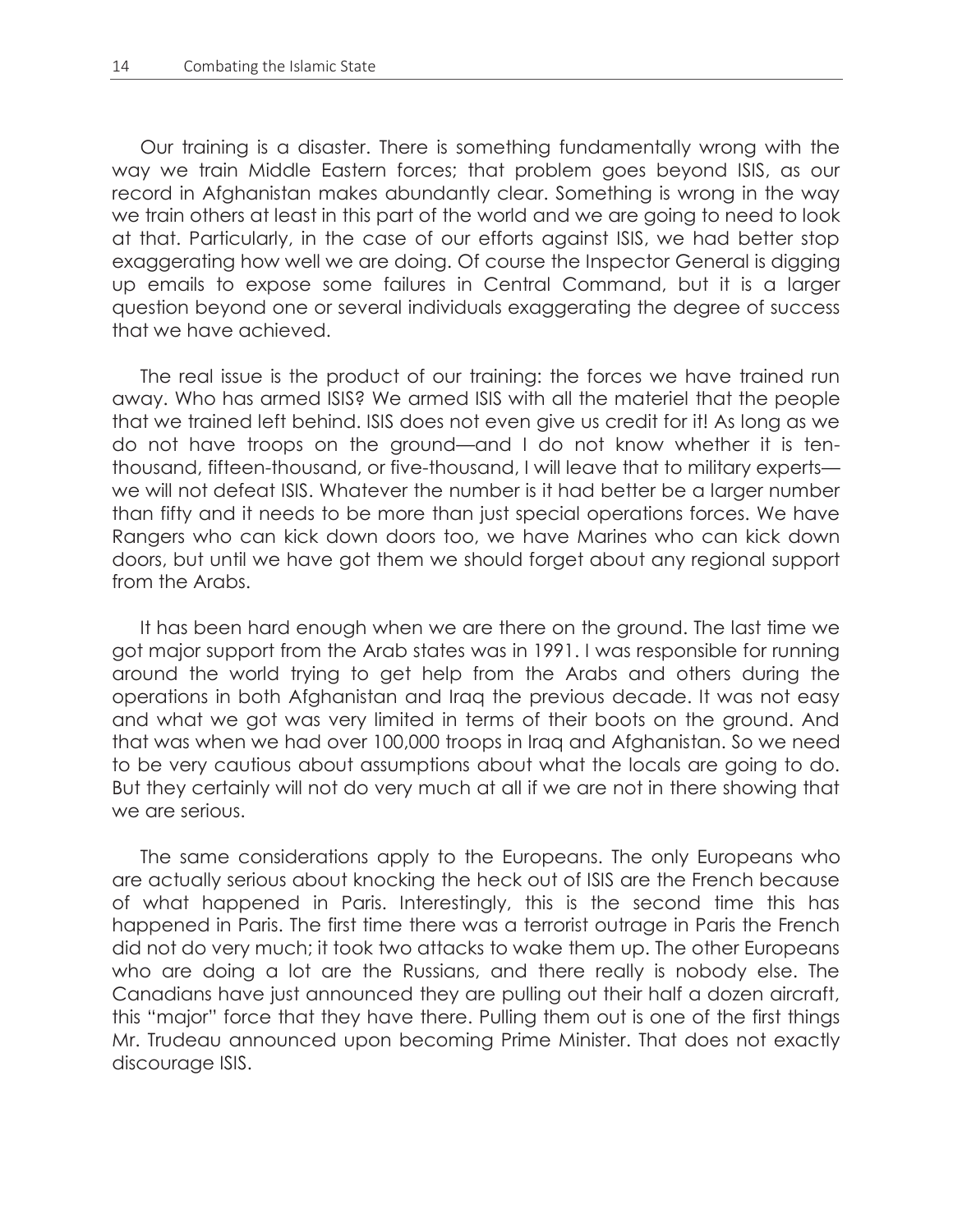Finally, we need to get our heads straight about who we are going after first and whom we are not going after because unless we do that nothing good will come out of whatever we try. What do I mean by that? The Turks' number one priority is—actually it is a tie for first—the Kurds and Assad. In fact, they are only nominally tied for first; the war against ISIS actually is less important to Turkey than fighting the Kurdish PKK and their Syrian Kurdish allies.

As for the Russians, their number one priority is to keep Assad in power. They are now going after ISIS because of what happened over Sinai. Israel's number one priority is Iran because that is how Mr. Netanyahu got himself elected. He wants to stay in power; he has a majority of one which is not exactly huge.

Many of the people whom we have worked with on the ground to fight ISIS actually want to fight Assad. Until we figure out what we want to do first we are never going to get anywhere. In my opinion, we need to focus on ISIS. We should swallow hard and admit that while we have been telling the world for four years that we are going to get rid of Assad, he is still there, and he is going to outlast our president who wanted to get rid of him. So why don't we come to terms with that reality because that is the only way we are going to be able to work alongside the Russians. Since the Russians do not have the same restrictive rules of engagement that we do, in this case they are not a bad ally. By the way, we have worked with some pretty mean Russians in World War II. In truth, if we want all our bedfellows to be perfect then we are not going to have too many. Who is worse Mr. Putin or ISIS? If you think Mr. Putin is worse, fine. Do not work with the Russians.

So what should we be doing? As I already indicated, we need to launch far more airstrikes than we have had until now. We did launch more intensive air attacks in the battle for Kobani, for example, but then we ratcheted them down again. We have to maintain a more intensive pace. It would not be bad to take a look at what the Russians are doing and try to emulate them as much as we can. That we even should contemplate looking to emulate the Russians shows you how far back we have fallen. We have to look at them instead of them looking at us.

Secondly, let us stop kidding ourselves about how we help the Kurds. We cannot help the Kurds as long as everything we send them in Iraq goes through Baghdad and as long as we are minds about the Kurds in Syria because of Mr. Erdogan. There is not very much Mr. Erdogan can do to us, there is a lot more we can do to him. For instance, given his tottering economy, we can raise tariffs on everything he sells to us. There are many things we can do to squeeze Mr. Erdogan; we have done it before by the way. He initially did not want to work with us at all but we squeezed him, and now we operate out of Incirlik. We can do more.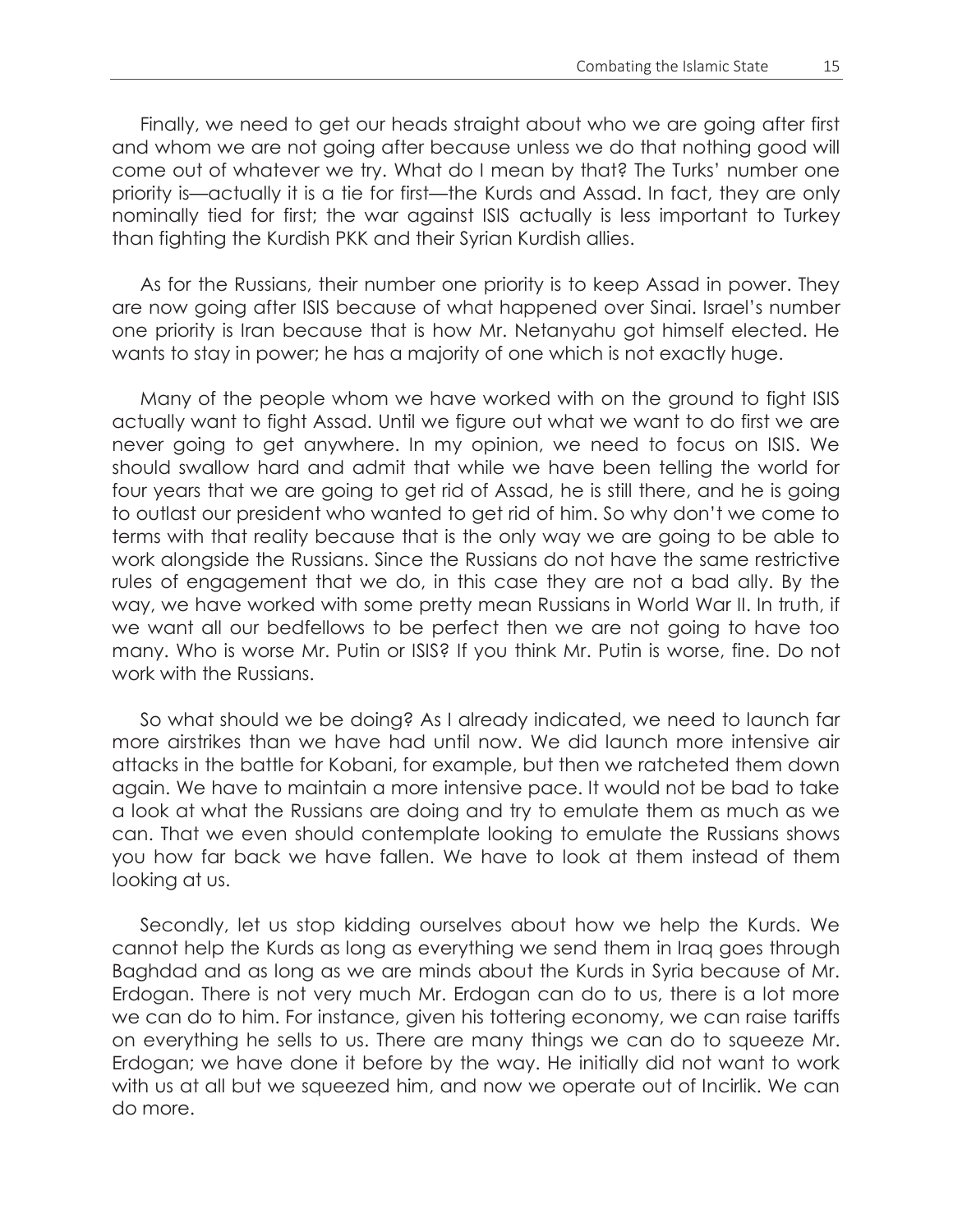At the same time, as long as we have a mantra of "one Iraq" and only help the Kurds by going through Baghdad, we are going to be creating a problem for ourselves. We cannot expect these people to work alongside us—and they are the toughest fighters—if we don't give them what they need. We have not bothered to train them, they are pretty darn good on their own. They will not go beyond the territory they believe is theirs but they will stop ISIS from moving into their territory. So that is part of containment. We should arm them directly.

We definitely have to revamp our training. The only way we can do that in the short term is to have more people on the ground. More people who not only are acting as spotters but also people accompanying the fighting units because then the fighters might be a little bit too embarrassed to run away as they have in the past. The presence of American forces in their midst will buck them up. Again, I do not know if it is five-thousand, ten-thousand, or fifteen-thousand troops that are required to do the job in Iraq and Syria. It cannot be a huge number because the American public will not support it. I do not think it needs to be a huge number.

Let me turn to Safe Zones. Right now, the Administration continues to oppose safe zones because it fears that the Russians will confront American forces and penetrate the safe zones. The air space in particular would be susceptible to Russia penetration but not just the air space. The Russians could pull artillery up to the boundary of a safe zone and fire into it. Why would the Russians do that? The Russians would do so because we have also said that we are going to train the opposition in the safe zones.

The Administration must choose. If the United States wants to have safe zones and does not want people running away from Syria then it had better decide not to train the opposition in those safe zones. Washington could then tell Moscow, "fine you can inspect those safe zones." Otherwise, there will be no safe zones, and the refugee problem will continue to worsen, with dire consequences for Europe and for NATO.

There has been some talk of having the Arabs patrol the outer boundaries of the safe zones. They are not going to do so in the absence of a serious American land force presence. In any event, the leading Gulf States are too tied up in the war in Yemen; and that war is not going very well for them.

Washington should cut a deal with the Russians, by making it clear that the safe zones are purely humanitarian zones. Those zones will have to be in Syria. They are not going to be in Turkey. The Syrian people do not want to go to Turkey unless they absolutely have to. They are not going to be in Jordan. That small, poor country has already absorbed about a million refugees and cannot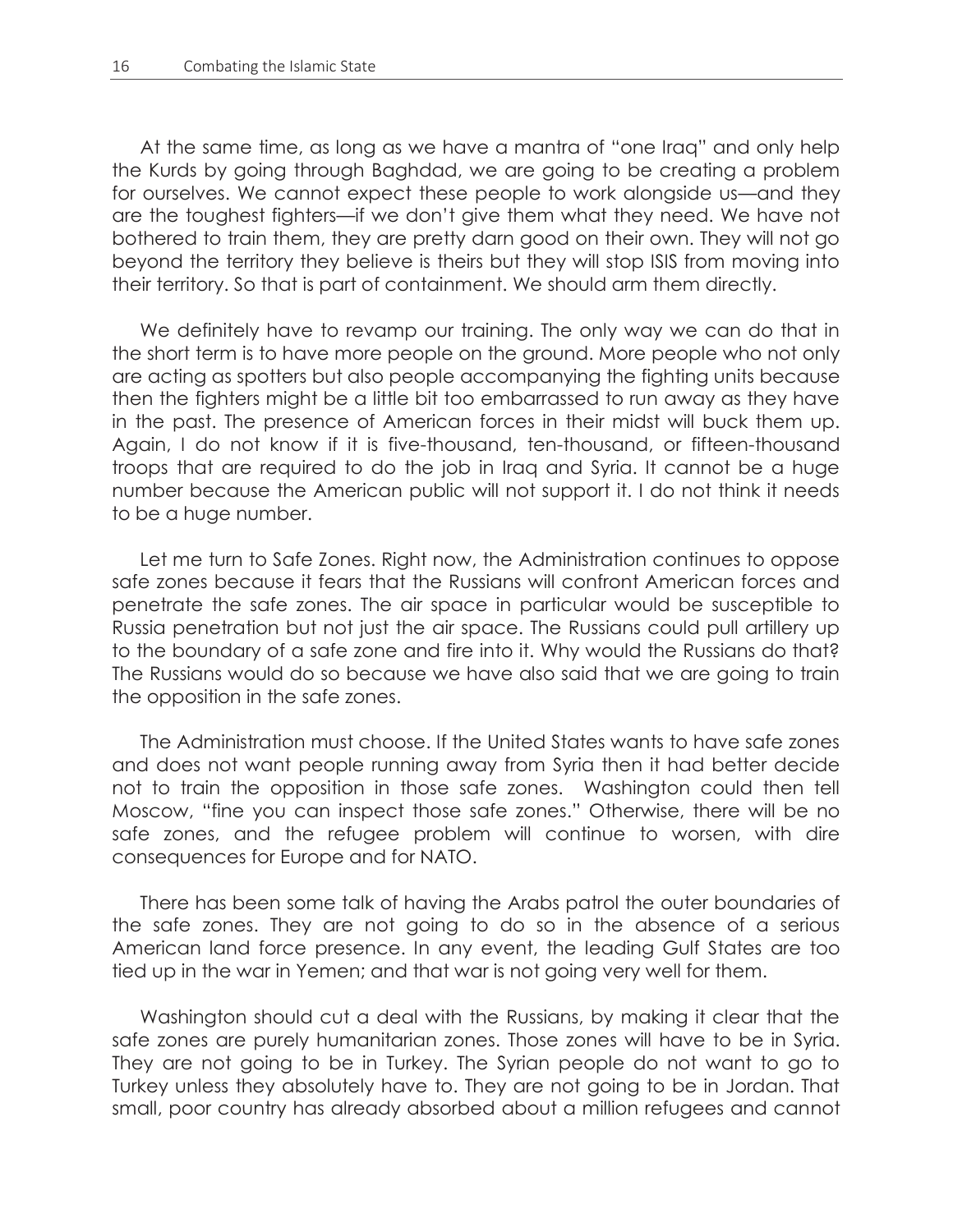take in any more. The refugees have to be accommodated in zones inside Syria, which also would render it more likely to keep them from running to Europe.

What can we do for Jordan? One thing we can do is put some troops there. We should help the Jordanians ensure there are no incursions by ISIS. If ISIS is to be contained, they must be constantly encircled and slowly penetrated to make them shrink.

Then there is one other thing we need to do. Many of the young Arabs flocking to ISIS are not necessarily poor; a lot of them are pretty well-educated. The ones who perpetrated 9/11 were not uneducated and poor. So we have to reach out to young Arab men and women. It is not going to work if we create another al-Hurra. That station failed in Iraq in the past, and will not succeed against ISIS today. What we should instead do is work with Al-Jazeera and Al-Arabiya. Those are the media that can actually reach these people. We should also work with Arabs who know how to handle social networks, not because they understand these media more than we do, after all, we created social networks such as Facebook, LinkedIn and the like, but because only they know how to talk to their own people. There are enough people in Iraq and Syria that are terrified of ISIS and that would work with us. That, again, needs a concentrated effort that we just have not undertaken.

A few words are in order regarding homeland security. We have had two major incidents in 14 years, Boston and San Bernardino. Whether one considers the European Union as a whole or just Western Europe, they have had four major incidents in the same time. Two in Paris, one in London, and one in Madrid. And of course lots and lots of smaller incidents--stabbings, the hacking of a head of a London policeman, or stabbings of Jews in Paris. Why? Because we are more serious about homeland security than they are. If the Europeans do not want to have any more trouble they need to keep doing what they are doing right now. They should not find the last of the Paris terrorists and then convince themselves that they have done the job and can go back to normal. The situation is not normal. We can work with them—indeed, we already do—and we can do more with them but it is up to them. There is only so much the United States can do for other people.

At the end of the day, it is not going to be the United States that brings down ISIS. ISIS is just the latest manifestation of an upsurge in Islamic extremism that bursts onto the international scene every few hundred years. The Madi in Sudan, the Almohads in Spain and Morocco, demonstrate that the rise of ISIS is nothing new. How did those other extremists disappear? Partly by external force but partly by what went on internally. In the same vein, there is no way that ordinary human beings who are not completely mad are going to support ISIS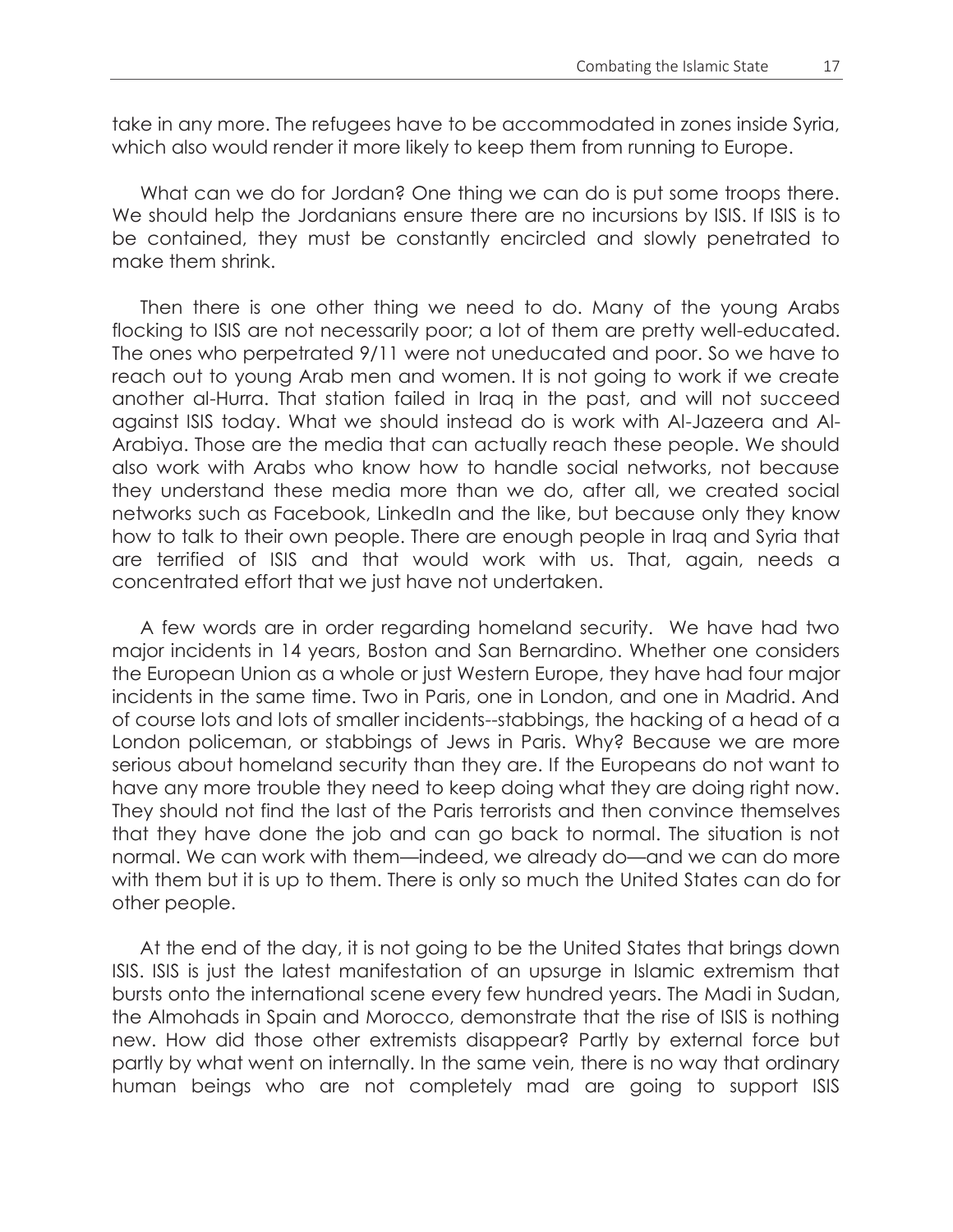indefinitely. It is just not going to happen. What we need to do is be serious about containing them.

We cannot put a time limit on our efforts; however, we cannot announce when we are getting out. The people of the Middle East have long memories. They waited out the Crusaders, whom they now consider us to be. The crusaders had a kingdom, they had families, they were in the Middle East for over one hundred years and then they were kicked out. I am not saying we need to fight a hundred years war but let us not have deadlines or and have our president say that by the end of his term America is going to be out of the Middle East. We are not going to be out of the Middle East, because a president cannot give a speech and expect the world to jump just because he gives the speech. If he wants to change facts on the ground, he will need to do more than speak from a podium.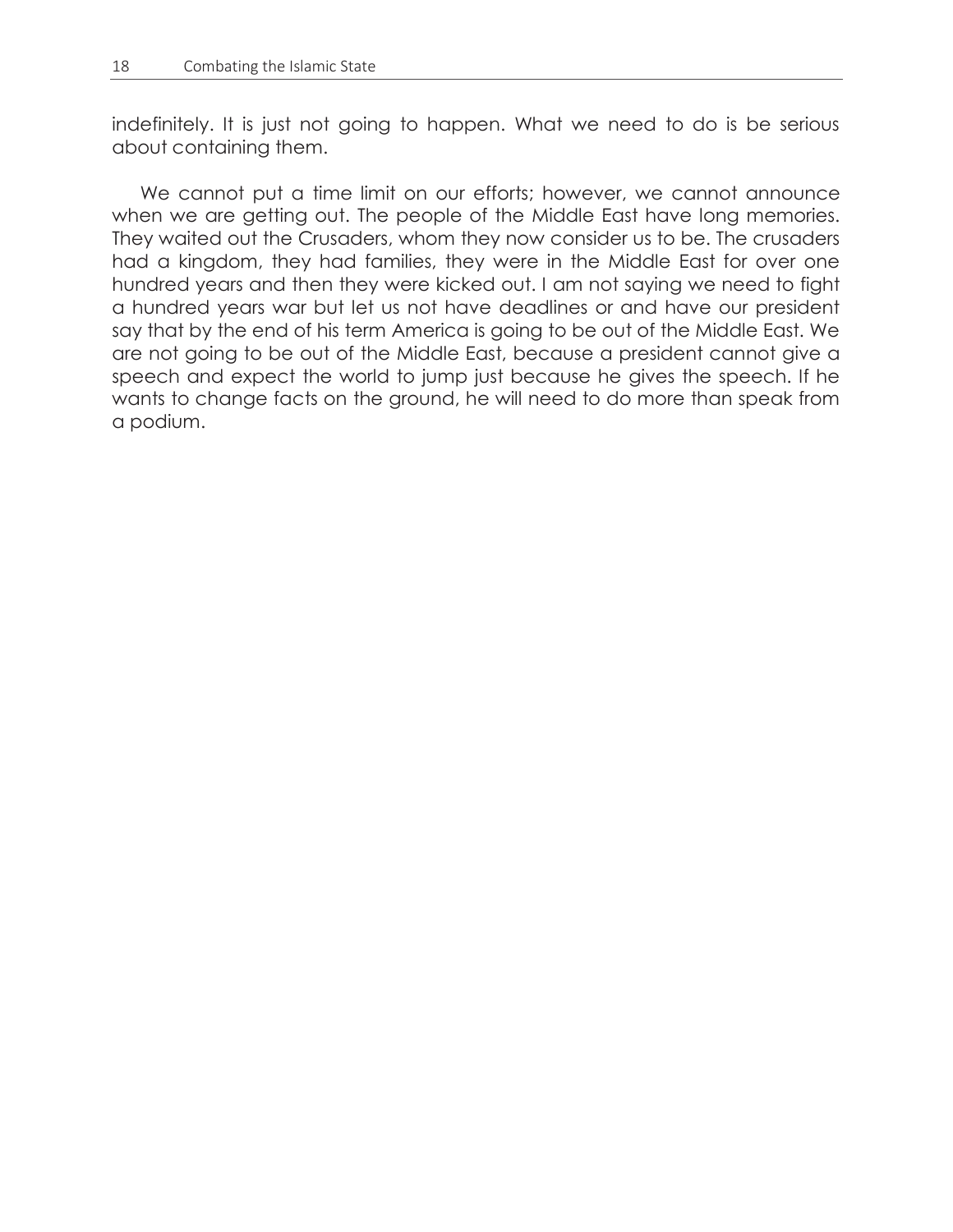#### **Lieutenant General (Ret.) Keith J. Stalder**

Former Commanding General of U.S. Marine Corps Forces Pacific, Camp H.M. Smith, Hawaii, and former Commanding General of II Marine Expeditionary Force, Camp Lejeune, North Carolina; currently, a Senior Fellow and Member, Board of Regents, Potomac Institute for Policy Studies

I will go beyond some of the thoughts we have heard so far but which are independently very similar to what other speakers have said.

I wanted to really look at the questions for the panel and the conference, which are:

**"The U.S. Combating the Islamic State: Is a New Strategic Blueprint Needed?"** Emphatically my answer to that is: "Yes".

And **"Is the Islamic State a threat equal or greater than al-Qa'ida for the U.S.**  and the international community?" And again, emphatically in my mind, "Yes, absolutely".

#### **Then, to the matter of best practices of "best practices," what do we do?**

Clearly, a very timely panel in light of the Paris tragedy.

#### **These are some of the key developments that frame these questions:**

The first one is that when the U.S. backed away from its own red line on Syria after Assad used chemical weapons on his own people a very negative (for the West) signal was sent to the Islamic State and other dictators.

Then, the Iranian nuclear accord took center stage as a U.S. strategic objective over the objections of Gulf Arab states, Israel, and others. Very significantly, the U.S. decoupled Iranian support for Hezbollah and Assad and others, in seeking this nuclear power arrangement.

The U.S. was very slow to confront the Islamic State until the Yazidis were attacked in Sinjar about 14 months ago. There was absolutely no mystery about the Islamic State prior to that. The evil embodied within ISIL was well understood before the U.S. finally joined the effort on behalf of the Yazidis. We were very slow to the mark and came aboard for reasons that drew suspicions across the entire region.

 Contribution at event on November 23, 2015.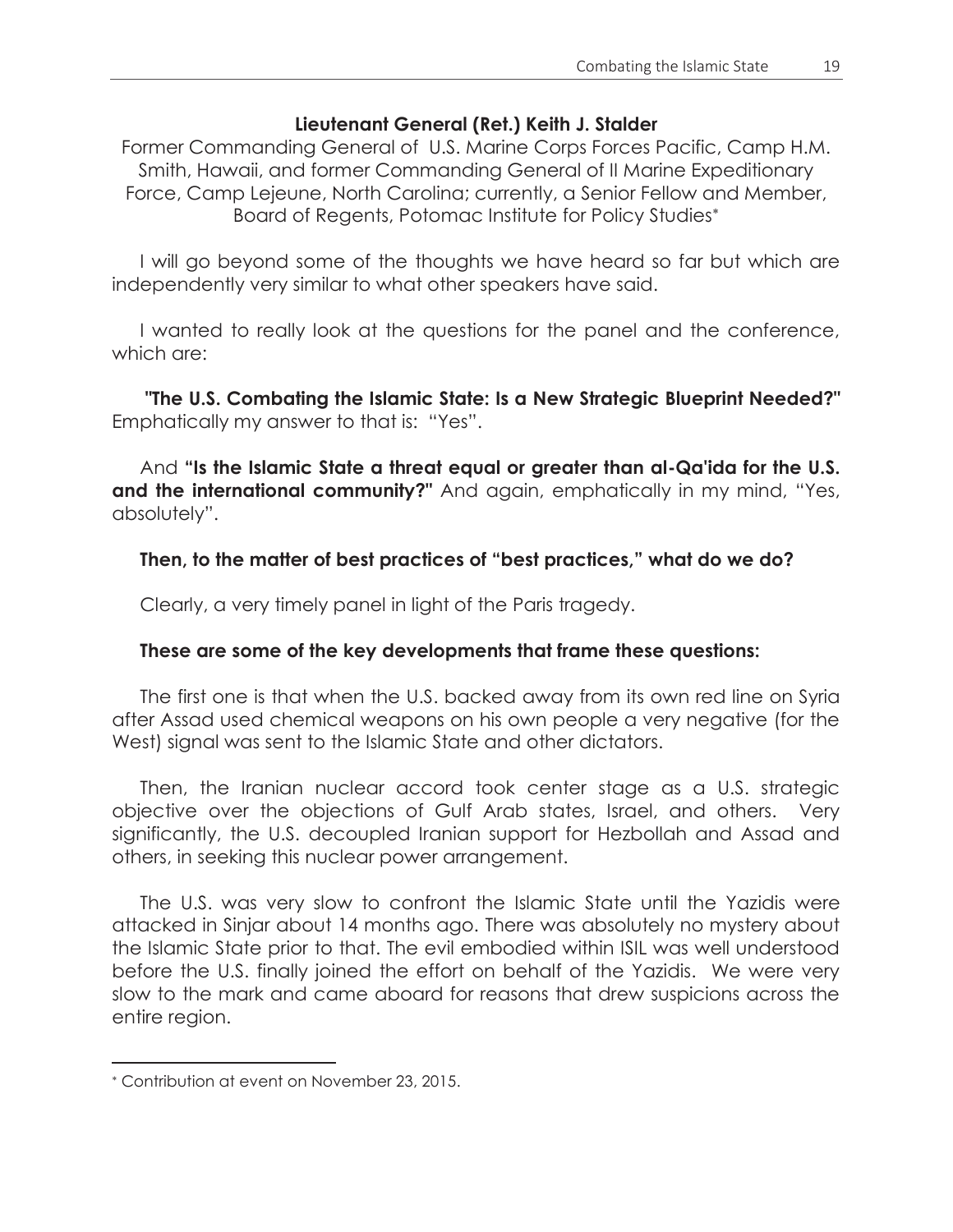Since then the U.S. has approached the fight incrementally, using small numbers of marginally effective airstrikes with an almost zero collateral damage tolerance risk. There are about 3,500 U.S. advisors in Iraq. Recently, 40 or 50 Special Operations troops were approved – very small numbers.

We speak of "containing the Islamic State," but the minor U.S. efforts to date do not support that in any convincing way.

It is unclear to almost everybody what the U.S. strategy actually is, to go the question at the start of the panel.

For me, a viable strategy is comprised of: ends, ways, and means, with implementation plans and actions to achieve them. I see no meaningful levels of that in U.S. policy, intent, and/or military deployments with regard to the Islamic State. Present incremental U.S. tactical actions appear to be a modified and indecisive adaptation of counter insurgency operations.

Europe is experiencing a refugee crisis the likes of which it has not seen since World War II. It challenges European unity and maybe even the existence of the EU itself.

Alarmingly to me, after the Paris attacks, France did not invoke Article 5 of the NATO Treaty. It invoked article 42.7 of the Lisbon Treaty, an EU solidarity clause.

President Hollande will visit Washington tomorrow. I anticipate that his message to President Obama will be that foreign fighters and the migrant crisis are destabilizing Europe while America watches. On Wednesday, he travels to Moscow to see President Putin.

In the aftermath of the Paris tragedy, Russia and France have a common objective to destroy the Islamic State.

The vacuum of U.S. strategic leadership created a strategic opening for Russia for the first time since the Cold War. Russia is using this opening to ostensibly demonstrate resolve in fighting ISIS while actually supporting Assad; thereby legitimizing Putin and Russia in ways that will embolden Russia further in the future.

Russia is also altering world perceptions of its ability to project power. A wide array of weapons and capabilities are now being used to support Assad and Russia is "back" after the collapse of the USSR.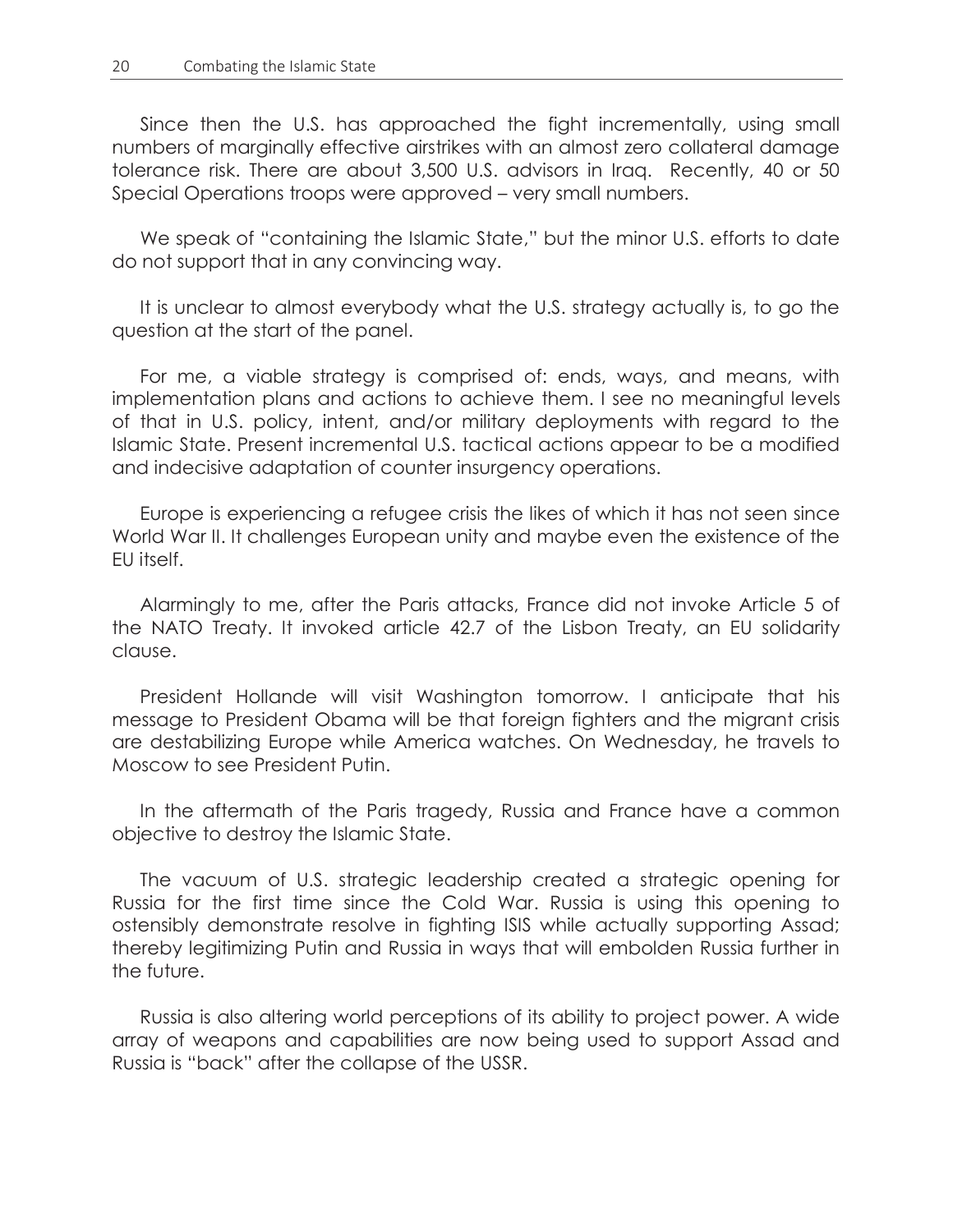Russian intervention strengthens their influence with Israel, France, Turkey, Jordan, Iran, and the Saudis. They are operating from a base in Syria and are changing the balance of power in the Middle East.

Russia is displacing the U.S. in the calculations of European and Middle Eastern governments. Russia is now seen as a legitimate player in ways that reward bad international behavior, not only in the Middle East, but in other places we are very familiar with.

Assad is still in power.

Iran wields growing influence as a genuine opponent of the Islamic State in the Shia world.

Decades of U.S. regional influence in Europe and the Middle East are eroding.

No effective coalition effort is emerging this point, and will not, absent U.S. leadership and commitment.

#### **This is how I see the Islamic State:**

They are much more of a threat than al-Qa'ida.

They control substantial territory; the so-called Caliphate as it exists now is very real.

They have real money and their revenue is increasing.

They dominate the social media conversation worldwide compared to the West.

Their recruitment efforts are strong and appear to be getting stronger.

The migrant crisis enables greater access to western targets.

They are becoming a truly global effort by self-affiliating with other terror organizations, using the so-called "distant provinces" to appear more powerful than they actually are.

They operate networks of sustaining functions including criminal and financial activities that tie global operations together in very practical ways.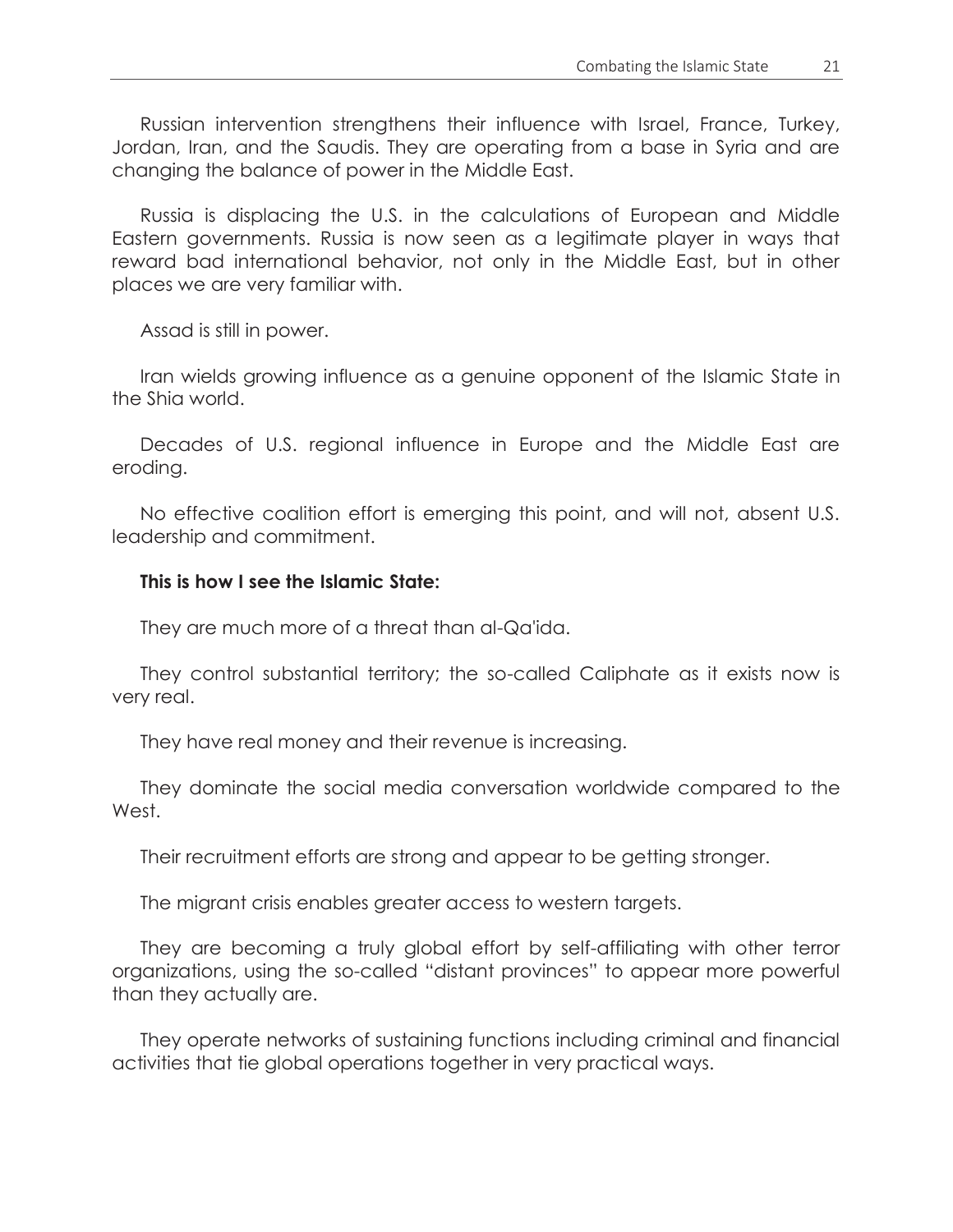They are truly an international organization with real capability in ways that al-Qa'ida is not.

They have suffered some tactical setbacks on the grounds at the hands of the Kurds and others in their territory but those set backs have been underestimated because of attacks like Paris and the self-affiliations that I spoke of.

I see this as strategic agility on the part of the Islamic State and likely well thought out.

They are correctly seen as an existential threat by the Shias.

This governs everything the Shias do including and especially what they will tolerate from the U.S. or a U.S. led coalition in Iraq.

#### **Other observations:**

The Saudis are leading a Gulf Arab coalition of sorts against the Houthis in Yemen with very limited effect.

The Gulf States are waiting to see what, if anything, the U.S. will do with respect to the Islamic State.

In Tehran, Saudi Arabia is seen as unable to fight, unable to defeat a fairly ragtag group in Yemen despite its advanced western made arms.

So, the Islamic State is creating global strategic effects. To thrive it needs to be seen as a global strategic force in order to recruit and raise money and they are succeeding.

#### **On the need for a genuine strategy that supports U.S. vital interests:**

We absolutely must have a genuine strategy that contains and defeats the current Islamic State threat.

It must consist of clear ends, ways, and means. It must have the next layers of operational and tactical planning to support it.

The strategy requires detailed integrated campaign planning followed by execution, assessment, and corrective adjustments to move the strategy forward.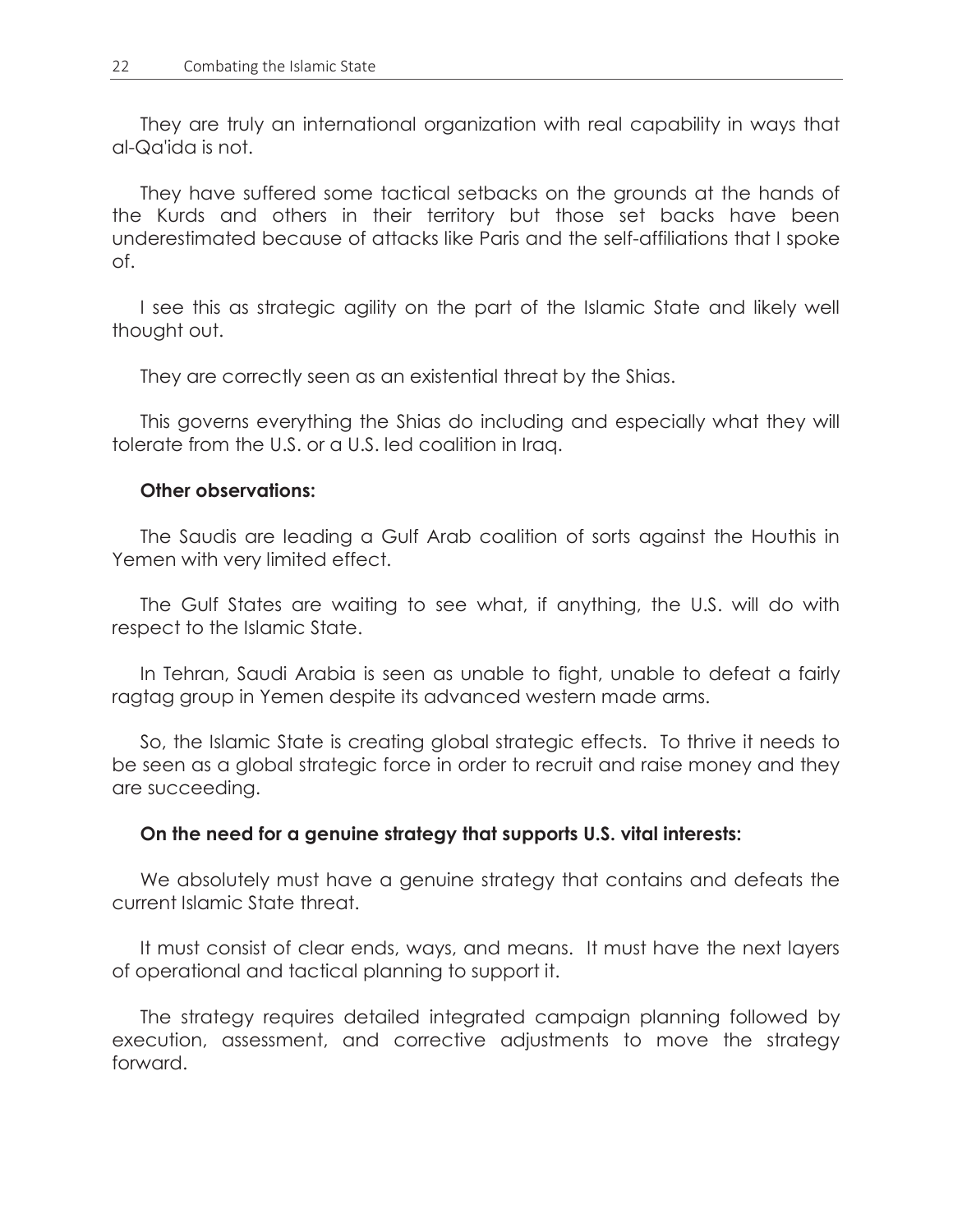The actions identified from the strategy must actually be implemented and seen to be so.

The present employment of air fires and limited partner capacity with adviseand-assist efforts is far, far too little.

Decisive operations will require coalition and ground forces at some level of capacity and capability.

This should all be done by and within a global coalition effort under U.S. leadership.

The U.S. should be prepared to commit U.S. combat forces on the ground to achieve its aims if needed.

All of this needs to be clearly and consistently articulated to the Congress and the public by U.S. civilian and military leaders.

It should look at each country in the region individually with appropriate responses for each.

Current enablers are woefully inadequate to the task.

Much better use of fixed wing air fires and the addition of rotary wing fire support are needed urgently.

Special Operations Forces down to the company level on the ground are required.

Campaign objectives such as retaking Ramadi, cutting road networks and Islamic State supply line should be immediate priorities.

Better equipment for integration with Iraqi and Syrian Kurd forces is urgently needed.

Special Operations direct actions to target Islamic State leaders are essential.

Local governance must be created and sustained. Shia police capacity building, etc.

There must be a viable concept of stabilization after combat operations.

Refugee relief and assimilation should be a major part of the strategy.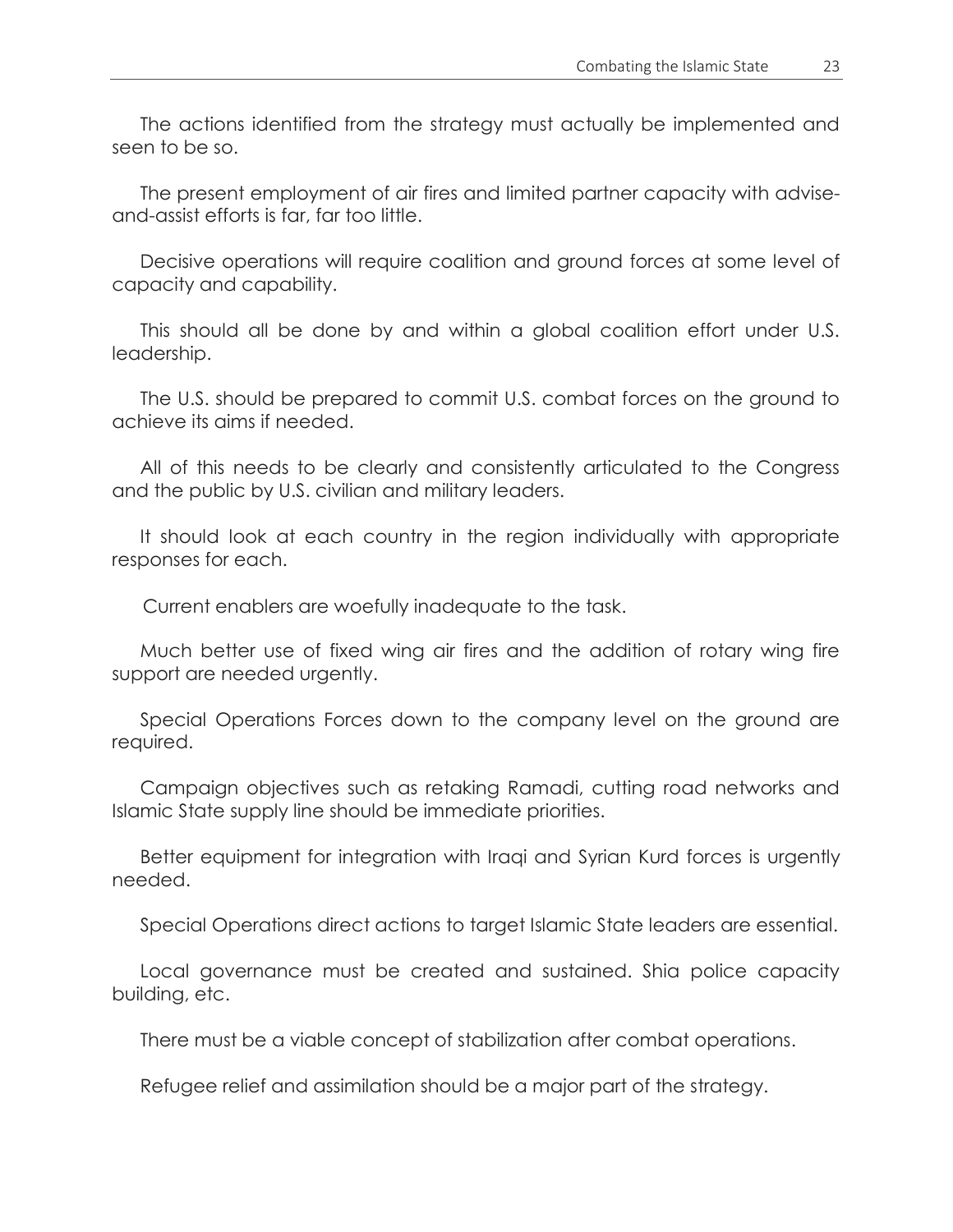There must be a global coalition that counters the international flow of foreign fighters.

There must be a global coalition that counters international and local Islamic State financial support.

There must be a global coalition that counters international and local Islamic State messaging and information operations.

#### **It might be phased thusly:**

Provide enhanced enablers immediately from a U.S. led coalition.

Go after the Islamic State on the ground.

Integrate the Iraqi military.

Over time rollback the Islamic State in Iraq and Syria.

Move the coalition back as local forces have the capability to deal with that.

Keep the advisors in place.

Stabilize and withdraw over time as conditions allow, with no deadlines.

#### **In summary, we must:**

Create and sustain constant multi-directional pressure under U.S. leadership that can defeat the Islamic State.

We need to think and act globally while applying kinetic pressure on the Islamic State in Iraq and Syria.

Execute a global counter-terror campaign against the outlying and affiliated terror organizations, the so-called "distant provinces."

Operate as a global coalition against the networks that tie ISIS functions together, namely information, recruiting, fighter movement, and financial capabilities. Essentially breaking their global linkages while decisively engaging them in Iraq and Syria.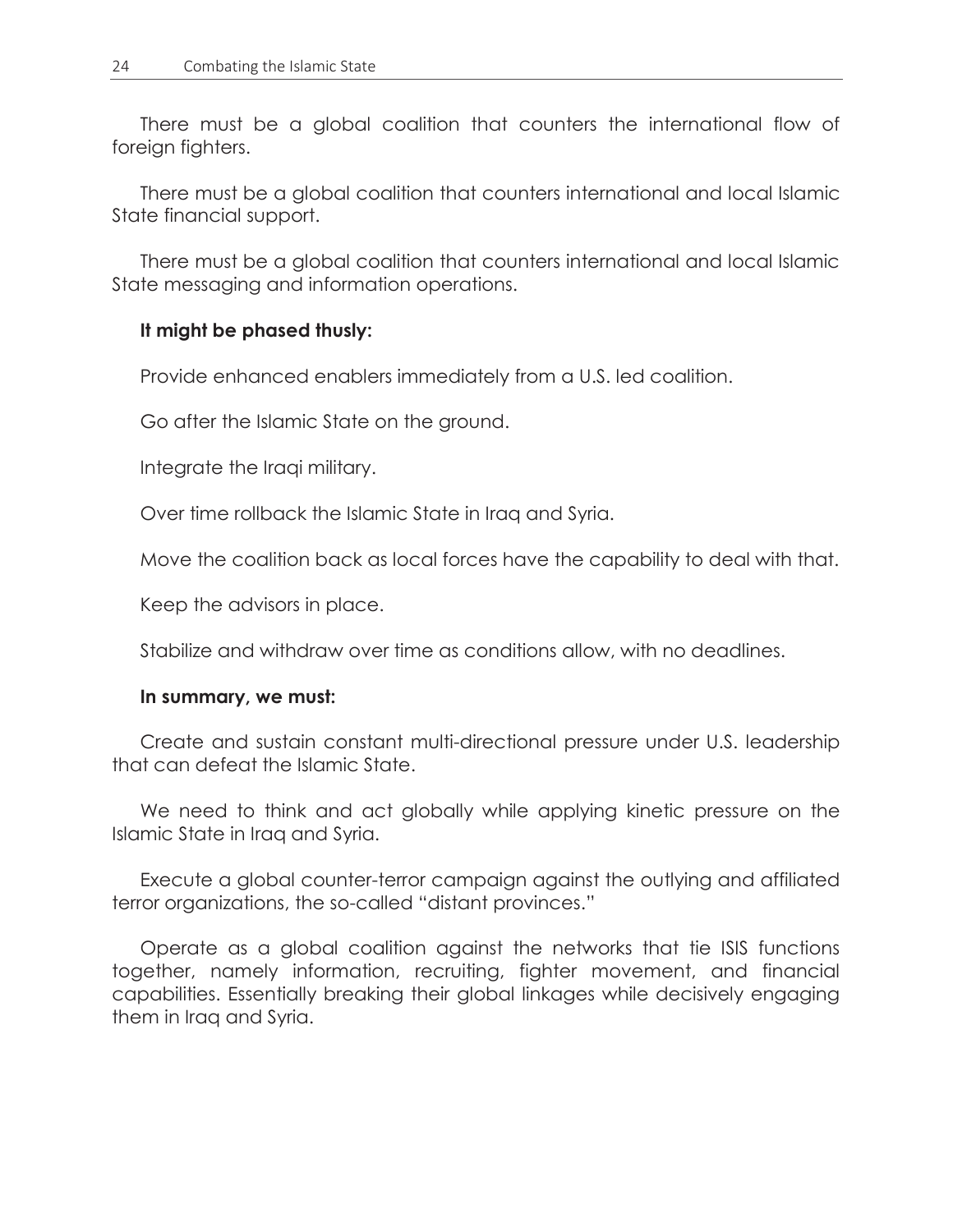#### **And Finally:**

Current efforts are minimal to the threat. They are mostly unilateral, tactical, and reactively driven attack by attacks on the West.

We must get serious eventually; we should get serious now.

Regarding the question, "Are we at war now?" Yes.

Ideologies create behaviors.

These behaviors are clearly hostile to U.S. vital interests and our allies.

These behaviors and those who execute them have to be defeated to protect us and render the ideology ineffective.

If the Islamic State is not being rolled back, they are winning.

They are expanding with attacks and the addition of the so-called "distant provinces."

They have to be stopped.

If not, things will get worse and worse and worse and worse.

We need to face that now.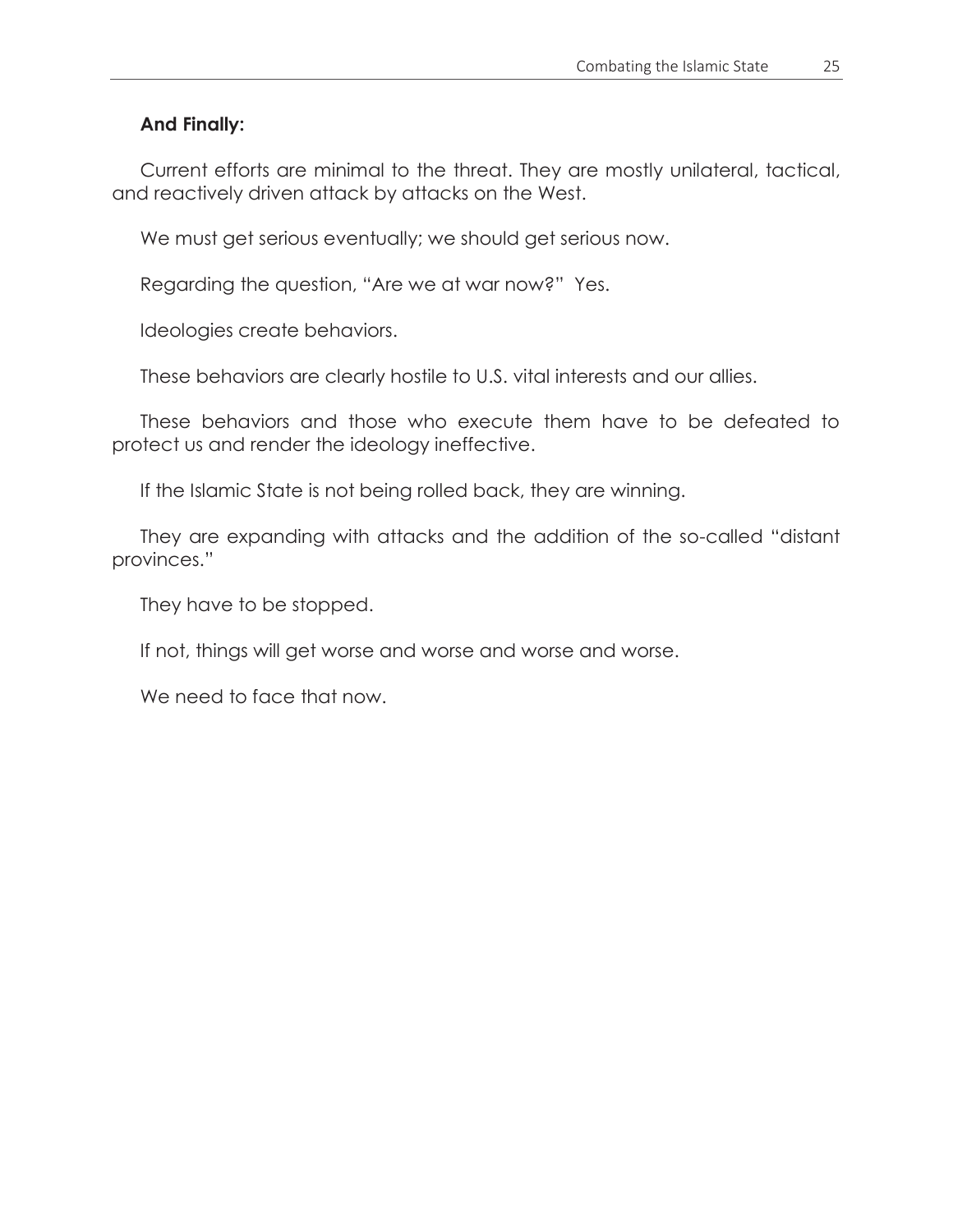#### **Ambassador (Ret.) Edward Marks**

Formerly, U.S. Department of State Deputy Coordinator for Counter-Terrorism

The precedent of the international system was begun by the Peace of Westphalia, and is so ingrained in our worldview that we tend not to think about it very much – although references to the Treaty of Westphalia and the nationstate system are usually de rigueur for diplomats, academics, and up-scale oped writers. But the system which began in the 17<sup>th</sup> century was so accepted that it became the basic anti-colonial argument of the  $20<sup>th</sup>$  century. The disappearing colonial regimes – particularly in the Middle East, largely European – were quite consciously replaced by replica nation-states, although of varying colors – nationalist, leftist, authoritarian, collectivist, theocratic and once in a while even democratic. The growth in the membership of the United Nations from the original 50 to the over 190 today is a record of that growth and change in the international political structure. Everybody wants to be a nation.

Now this essentially consensual international system does not operate with anything close to perfection. It has been challenged several times in the past: by Napoleon and his revolutionary mode and most recently by the Soviet Union, which attempted to replace the nation-state system with a governance system founded upon a version of a theory of economic class. Today however, while it is still the universal system in the world, it has been challenged on several fronts. First of all – at least in some regions, particularly in the Middle East – by sheer incompetence and by social-political pressures. This is particularly marked in the Middle East – the Arab Middle East, which is apparently in a state of disintegration – as ancient conflicts reoccur between Arab-Persian, Turk-Persian, Turk-Arab, Sunni-Shia, secular-religious, modern-traditional, democraticauthoritarian, national-tribal, rich-poor. As a gazetted outsider, because I am not a Middle East expert by any means, I am struck by the obvious observation that the three most obviously competent nation-states in the region – Iran, Turkey and Israel – are not Arab.

But the most dramatic challenge to the Westphalian system is resurgence of another ancient experiment in governance: the Islamic Caliphate. The original Islamic Caliphate preceded the Westphalian system by many centuries. Although in some respects it resembled its imperial peers, the Persian and Byzantine Empires, it was fundamentally different as it claimed global universality on the basis of a revealed religion. Essentially, the Islamic Caliphate denied the legitimacy of governance to every other system of governance. Pursuing that vision, the Islamic Caliphate spread over all of what we now call the Middle East, and over much of what we now call Europe, until it was rolled back from the Iberian peninsula , and then finally, as has been noted, by Vienna in 1683.

 Contribution at event on August 28, 2014.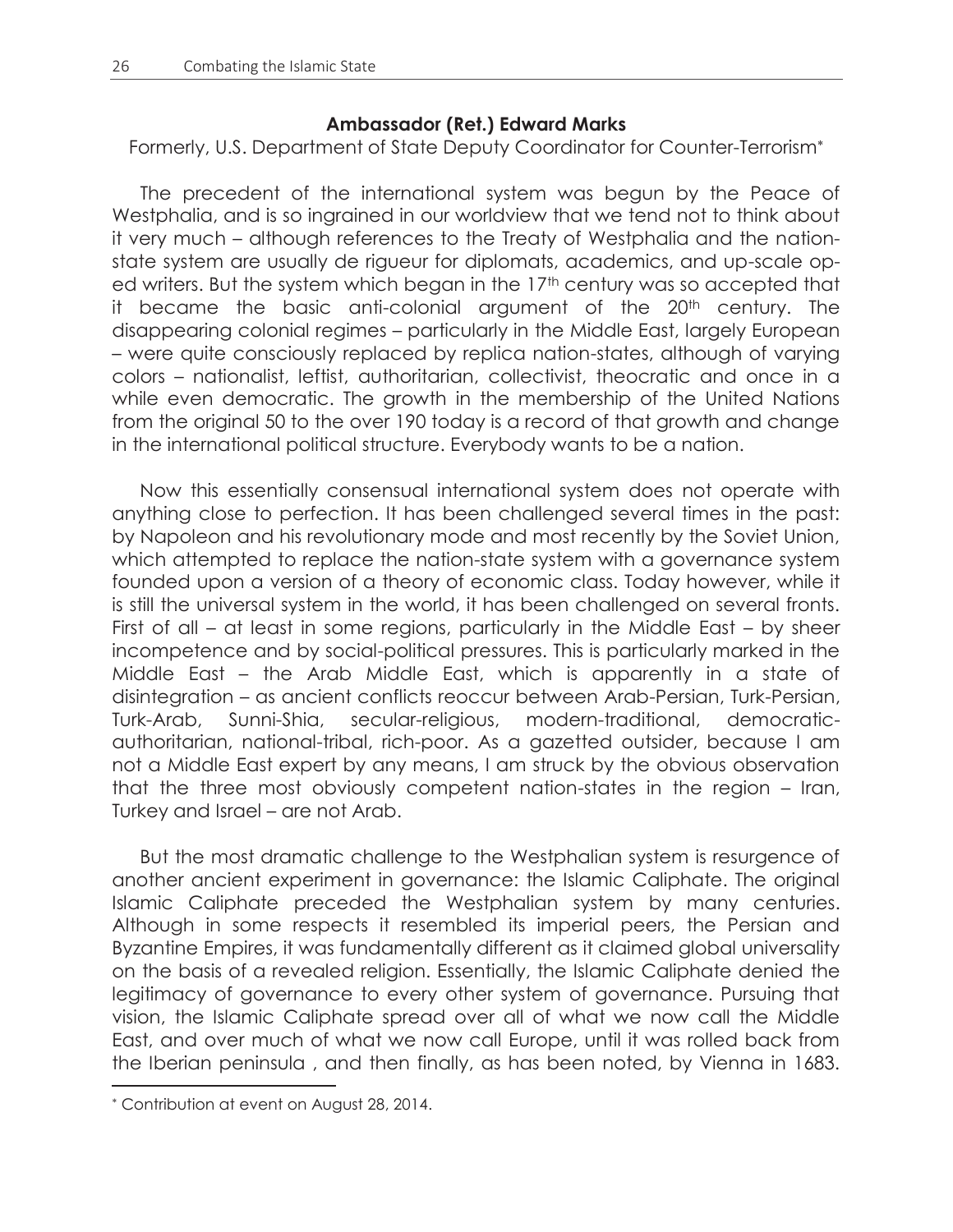But by the time of the last siege of Vienna, the Caliphate had lost a good deal of its purely Islamic religious character. Under the Mongols, who were not Muslims when they arrived on the scene, the Caliphate had morphed into a more traditional empire – a more political-military, power organized empire.

 In any case, the Ottoman Empire, as its Caliphate identity died, disappeared itself in 1922, to be replaced – surprise – by a consciously national nation-state in its heartland and French and English created colonial protectorate regimes elsewhere in the region. As the 20<sup>th</sup> Century moved on, these European-colonial protectorate regimes, were replaced by a collection of extensively Westphalian nation-states. However to many in the area this was an alien framework, which to this day still competes with religious and tribal identities. But at the same time this decolonization was happening, the counter-revolution of Islamic governance was being reborn. Intrinsic in the teachings of the Salafists or jihadists or whatever you want to call them, was a call for the return of Islamic governance and the Islamic Caliphate. While this claim was recognized by many, this aspect of the challenge was submerged, and ignored in the focus of immediate threats of violence on a local level. Sub-state violence exercised by various groups – some of them jihadist – arising from various local backgrounds: Sunni, Shia, Turkish, Syrian, Iraqi, Lebanese, Palestinian, and so on.

But the caliphate problem is obviously more fundamental than local fights for power. ISIS is clear about its long-term expansionist and exclusionary caliphate project. This ambition has become clear to the governments of the area as well as concerned outliers, like the United States – and we are an outlier. Obviously, something is missing or wrong in the existing social political orders in the region. Wrong so that the revolutionary – or maybe it is reactionary – Islamic governance model by ISIS is somehow able to growing numbers of adherents. The trite phrase 'root causes' comes to the tongue easily, but is nevertheless pertinent. National leaders in the area must somehow identify and deal with these root causes as matters of urgent necessity.

Certainly among them is Sunni discontent. And the appeal of the ISIS promise is to return them to a dominant position in the area. In the history of Islam and the Middle East, the caliphate marked a period of Sunni dominance, and is being touted by ISIS as the proper form of government for all *real* Muslims: and implicitly, therefore, a return to Sunni dominance. However this challenge also has a very immediate tactical aspect that grabs the attention of the media and all of us. The violence of this threat is approaching anarchy and chaos, attracting the four horsemen of the apocalypse, and that aspect of it must be dealt with today, somehow and someway. So defeating ISIS requires Muslim nations to see ISIS as the threat it really is to them. This has been a problem up till now, as most, including Iraq, have been mired in religious and national competitions and divisions of their own nature and their own optic. Many have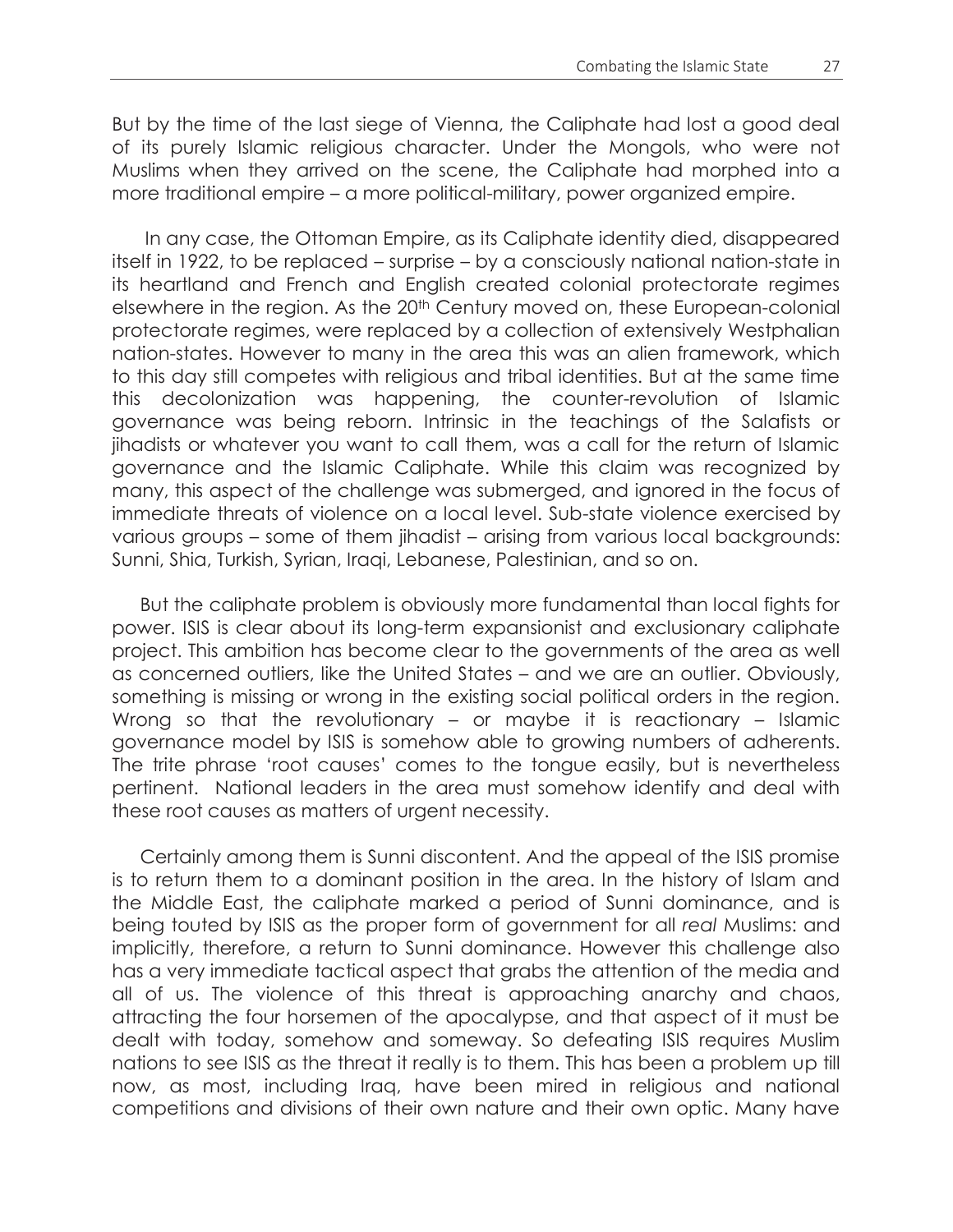had their own relations with extremists of one sort or another. ISIS has received financing from a number of people, donors in Kuwait and Qatar. Saudi Arabia has furnished weapons, not worrying about where they are going. Turkey allowed ISIS weapons and fighters to flow across porous borders.

I recently received across my email chain, an email, which rather sarcastically but accurately described the situation. A title line on the email was "Are you confused by what is going on in the Middle East?" and the text says, quote:

"Let me explain. We support the Iraqi government and the fight against ISIS. We do not like ISIS. But ISIS is supported by Saudi Arabia, who we do like. We do not like Assad in Syria, we support this fight against him, but ISIS is also fighting against him. We do not like Iran, but Iran supports the Iraqi government in its fight against ISIS. So some of our friends support our enemies, some enemies are now our friends, and some of our enemies are fighting against our other enemies, who we want to lose. But we do not want our enemies who are fighting our enemies to win. If the people we want to defeat are defeated, they could be replaced by someone we like even less. It is quite simple, really. Do you understand now?"

All that has to stop, and there are signs of that happening in recent days as the challenge is now being recognized around the circuit of chanceries. The media is full of verbal and practical adjustments under way, from Tehran to Ankara to Jeddah and beyond. The Sunni-Shia, Persian-Arab, and other spats are being reevaluated, and alliances are being reconsidered. The Saudis made a significant financial contribution to UN Anti-Terrorism programs, there have been recent public statements by Iranians, Saudi leaders, Iranian and Saudi leaders together, Turkish policy towards the Kurds has been evolving; and there has been a lot of highly public agonizing going on in Washington. You may have noticed that in the Washington Post in the last week or so.

So the threat, the challenge of ISIS must be met at several levels immediately as well as over time. Defeating or even substantially frustrating ISIS will require a broad coalition of nations, and addressing not only military threats but political and religious issues.

This will require some sort of grand strategy. First step in creating this grand strategy is identifying its authors and its participants. A coalition of the willing is required. Actually, a coalition of the threatened, but that phrase lacks a certain élan, a certain enthusiasm. And it must be based on the Muslim countries of the region. Such a grand strategy must be multilateral, and as much political as military, in fact even more so. If ever military activity is supposed to be the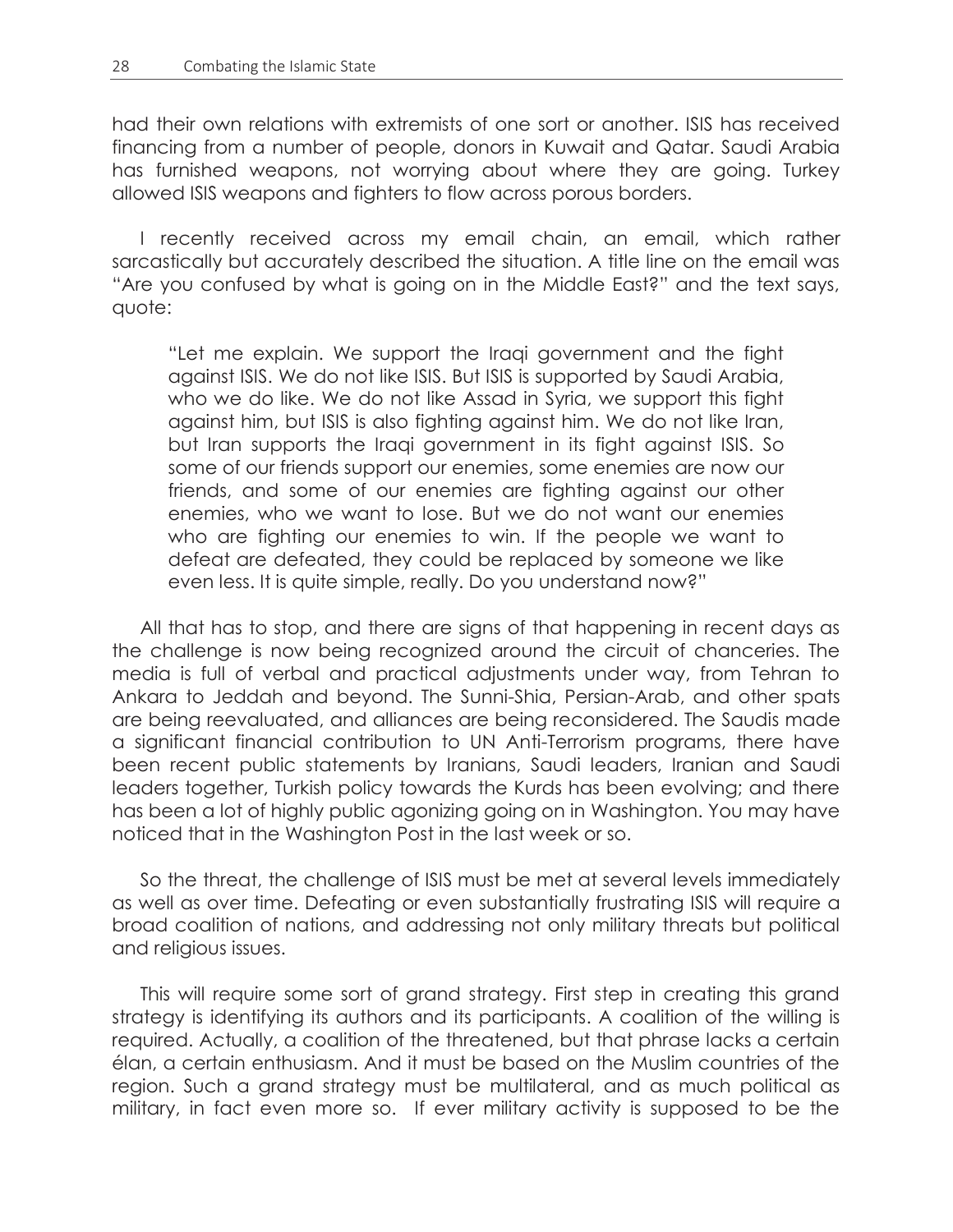extension of politics – and not indulged in for its own sake – this is the situation, and this is the time. We must not let tactics eclipse strategy. A long-term strategy marshaling allies and addressing the region's political dysfunction is required, and the operative word is long-term.

The need to organize such a grand alliance is currently a matter of high priority in presidential palaces and chanceries all around the world. This task is very difficult, if only because it requires a serious reconsideration of many previous and existing policies and practices. Including, for the United States, eventually we must consider questions not only of what, how much and how soon, but with whom? We can only imagine the amount of scrabbling there must be going on in offices, of staffs being driven crazy by principles, screaming for information and answers. We may be in a moment of historic change, or shift, of relationships and pressures. We shall see.

Meanwhile, as this is going on, the response to the immediate challenge is being termed by the key policy question that lies just below the surface of everything we are talking about and everyone concerned: "When does the enemy of my enemy become my ally?

And at what cost?"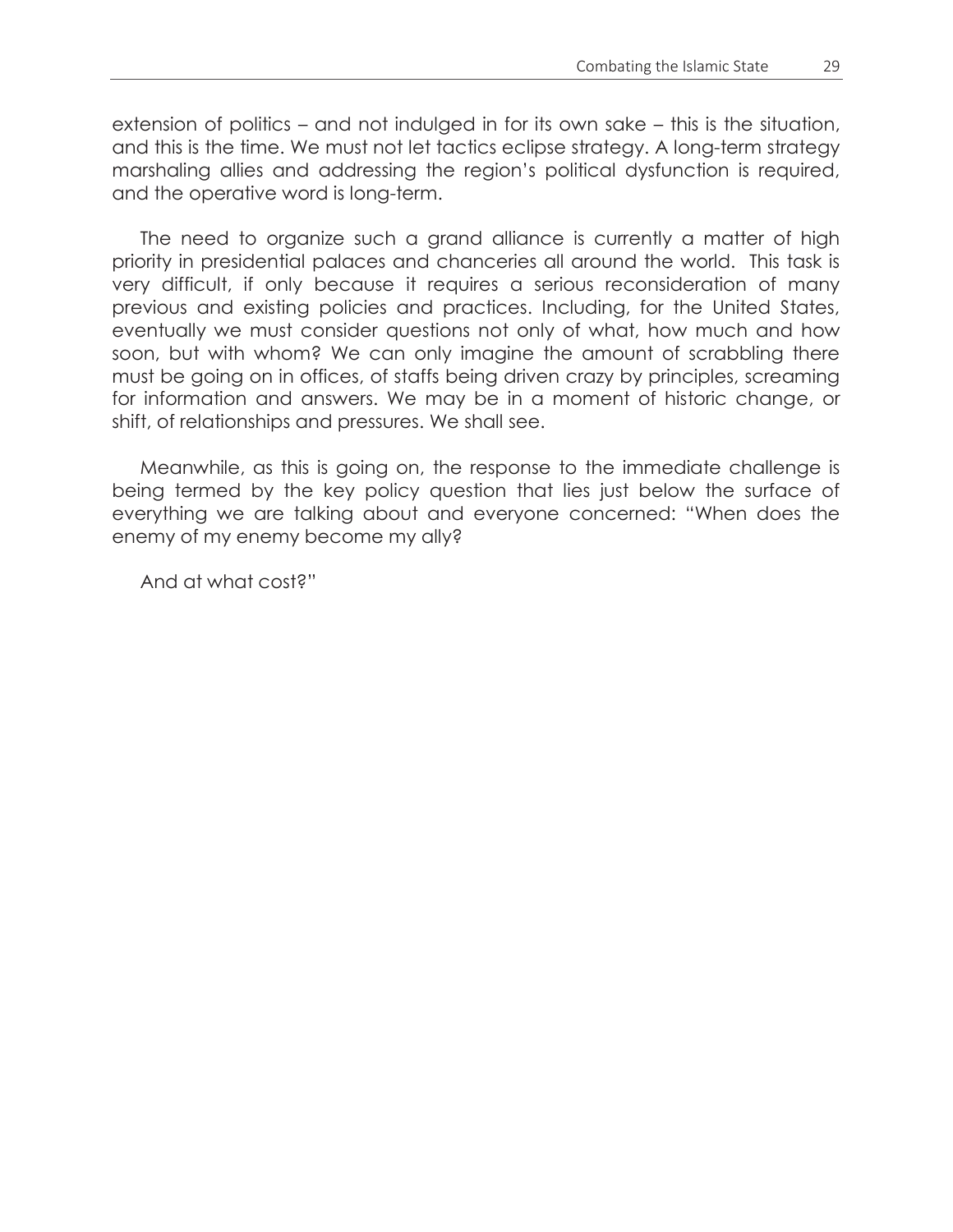#### **Professor Dean Alexander**

Director, Homeland Security Research Program and Professor, Homeland Security at the School of Law Enforcement and Justice Administration at Western Illinois University<sup>\*</sup>

#### **Islamic State Threats to the Homeland**

The multi-pronged terrorist attack in Paris in November 2015, organized by the Islamic State (also referred to ISIL and ISIS), coupled with other large-scale incidents in Egypt, Saudi Arabia, Lebanon, Turkey, Yemen, and Tunisia, demonstrate that this quasi-state has taken an increasingly outward posture in terms of attack strategies. In causing the second largest terror attack on European soil since 9/11, the Islamic State might replicate such significant terror incidents globally, including in the United States. The December 2015 ISISinspired terrorist attack in San Bernardino marks a troubling trend.

The threat to the U.S. homeland is manifold. About 250 Americans are believed to have traveled to Syria and Iraq, fighting on behalf of a myriad of warring factions, particularly the Islamic State. Some of these individuals were killed fighting on behalf of the group (Amir Farouk Ibrahim, Douglas McCain, and Abdirahmaan Muhumed). Others play varied functions for the group; Ahmad Abousamra is believed to be running ISIL's social media operations. A number have returned stateside, while the fate of the others is unknown. In light of the participation of several Syrian-trained fighters in the November Paris attacks, the specter of foreign fighters returning here and participating in attacks is troublesome. Also, there is the revelation that there are some 50 highrisk IS-linked individuals who are being monitored 24/7 by the FBI.

As of late December 2015, over seventy U.S.-based individuals have been charged in relation to ISIL materials support or other activities. For instance, dozens of Americans attempted to travel to the region but were arrested before reaching the Islamic State, among them:

- Washington State-based Nicholas Michael Teausant was arrested while trying to cross into Canada with Syria is his final destination.
- Texas-based Michael Todd Wolfe—who was traveling with his family pleaded guilty to trying to join ISIL.
- Avin Marsalis Brown and Akba Jihad Jordan, based in North Carolina, pleaded guilty to conspiracy to provide material support to ISIL.
- Illinois-based Mohammed Hamzah Khan pleaded guilty for attempting to join ISIL, after being detained with his brother and sister at Chicago O'Hare Airport en route to Syria.

 Contribution at event on November 23, 2015, slightly edited in December 2015.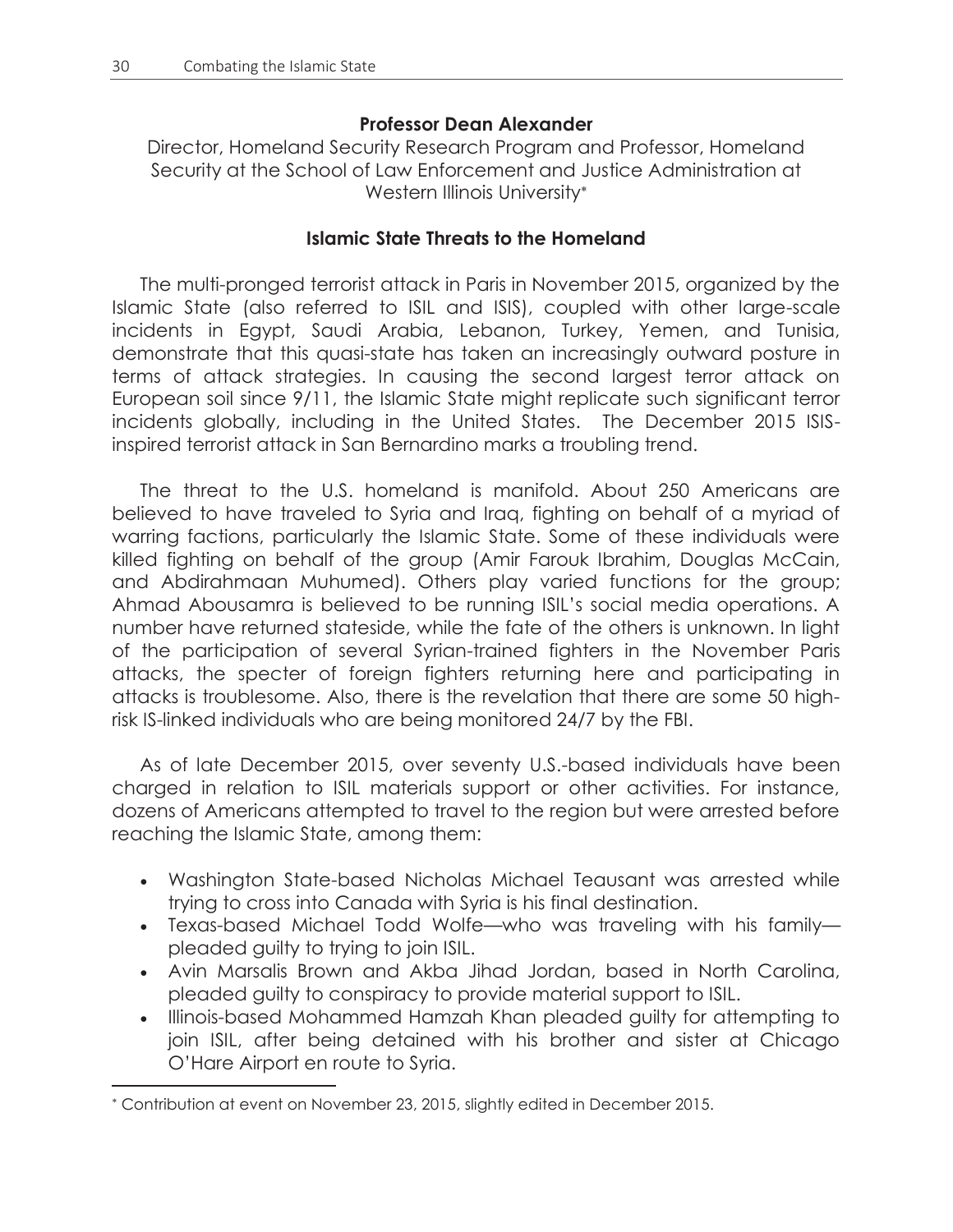- Three girls of Somali descent based in Colorado were stopped in Germany and sent back to the United States, following the revelation of their plans to ultimately travel to Turkey (and then Syria) with the goal of joining the Islamic State.
- Shannon Conley pleaded guilty to conspiracy to provide material support to ISIL, after she was caught boarding a flight from Denver to Turkey, with ultimate plans to join the group in Syria.
- Tairod Nathan Webster Pugh, a former U.S. airman, was charged with attempting to provide material support to ISIL. He was extradited from Turkey, preventing his reaching his goal of Syria.
- Keonna Thomas was charged with attempting to provide material support to ISIL as she tried to board a plane from Philadelphia to Barcelona, with subsequent plans to reach Syria by bus.

Within the set of individuals that are ISIL-linked, over a dozen U.S.-based individuals have undertaken a terror attack here or were prevented from doing so, including:

- Illinois-based cousins, Hasan and Jonas Edmonds were arrested for conspiracy to provide material support to ISIL. Hasan intended to travel to Syria to join the group, while Jonas planned to acquire weapons, and, using his cousin's Army National Guard uniform, attack the Joliet Armory, hoping to kill over 100 people.
- John Booker, Jr., intended to commit a suicide-vehicle bombing in Fort Riley Kansas.
- Two New York-based roommates, Noelle Velentzas and Asia Siddiqui, were arrested for conspiracy to use explosive in an ISIL-inspired terror attack. Siddiqui purchased propane gas tanks for use in the attacks, and had a step-by-step guide to utilize them in an attack.
- Two IS-inspired men, Elton Simpson and Nadir Soofi, armed with body armor and assault rifles, opened fire on a security vehicle in Garland, Texas, at the site of an exhibition features cartoons of the Prophet Mohammed. Simpson is believed to have been in contact with IS-cyber operative Junaid Hussain. Arizona-based Abdul Malik Abdul Kareem assisted Simpson and Soofi, and was charged with conspiracy, providing false statements, and weapons charges.

Indeed, for some Americans the lure to join the Islamic State is strong, while, of late, some eschew foreign lands in order to pursue terror attacks in the United States. As the U.S. law enforcement community is investigating Islamic Statelinked operatives in all fifty states, major caliphate-associated attacks in the homeland—inspired by outsiders or otherwise—are unfortunately likely to occur.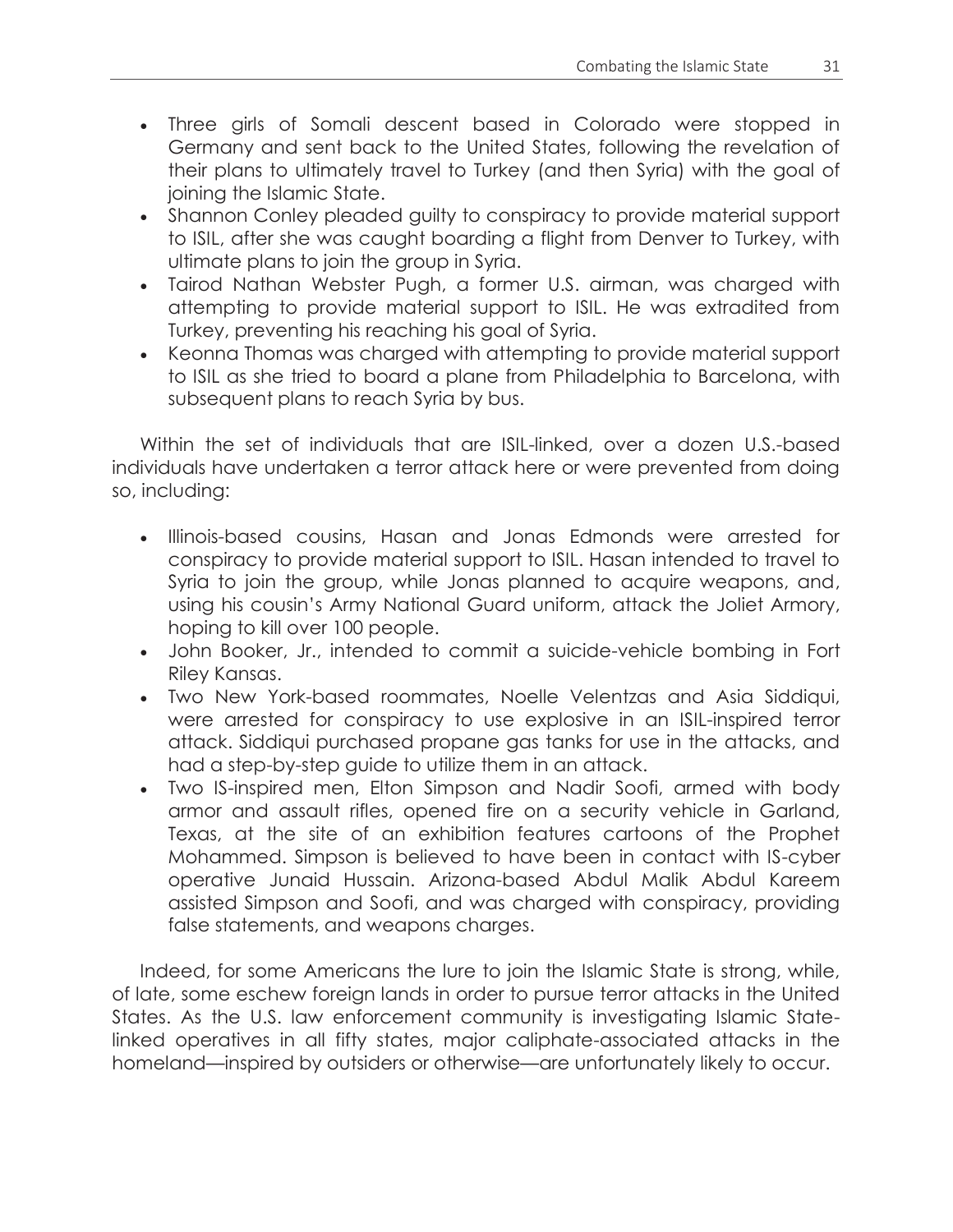### **The Islamic State's Lure to Foreign Women**

The revelation that the terrorists in the San Bernardino terrorist attack included a woman – let alone a wife and mother – Tashfeen Malik raises again the issue of female contributions to terrorist activity. Since 2014, various U.S.-based women have faced criminal charges arising from Islamic State (IS)-aligned or inspired activities, ranging from plans to travel abroad to join the group to undertake attacks in the United States.

In 2014, female, U.S.-based IS adherents included:

- Two Colorado teenage sisters and their female schoolmate were intercepted at Frankfurt Airport en route to Turkey while intending to reach the Islamic State.
- Shannon Conley pleaded guilty to conspiracy to provide material support to IS, after she was caught boarding a flight from Denver to Turkey, with ultimate plans to join the group in Syria.

In 2015, U.S.-linked women aligned with the Islamic State comprised:

- Pennsylvania-based Keonna Thomas was charged with attempting to provide material support to IS as she tried to board a plane from Philadelphia to Barcelona, with subsequent plans to reach Syria by bus.
- Two New York-based roommates, Noelle Velentzas and Asia Siddiqui, were arrested for conspiracy to use explosive in an IS-inspired terror attack. Siddiqui purchased propane gas tanks for use in the attacks, and had a step-by-step guide to use them.
- Mississippi-based Jaelyn Delshaun Young and her husband, Muhammad Oda Dakhlalla, were charged with conspiracy and attempting to provide material support to ISIL.
- Three women based in Midwest—Sedina Unkic Hodzic, Mediha Medy Salkicevic, and Jasminka Ramic—were arrested as part of larger cabal that conspired and provided material support to IS-aligned terrorists.
- Heather Coffman pleaded guilty to lying to authorities in relation to her assisting a foreign national in joining the Islamic State.

Other U.S. women were successful in reaching the so-called Caliphate, such as Hoda Muthana, formerly from Alabama. More broadly, by early 2015, over 550 women from Western countries were believed to have traveled to the Islamic State.

Internationally, the Islamic State actively radicalizes and recruits women and girls online or otherwise by disseminating the following narrative: leave the decadence and apostasy of their home country, where they are unwelcome;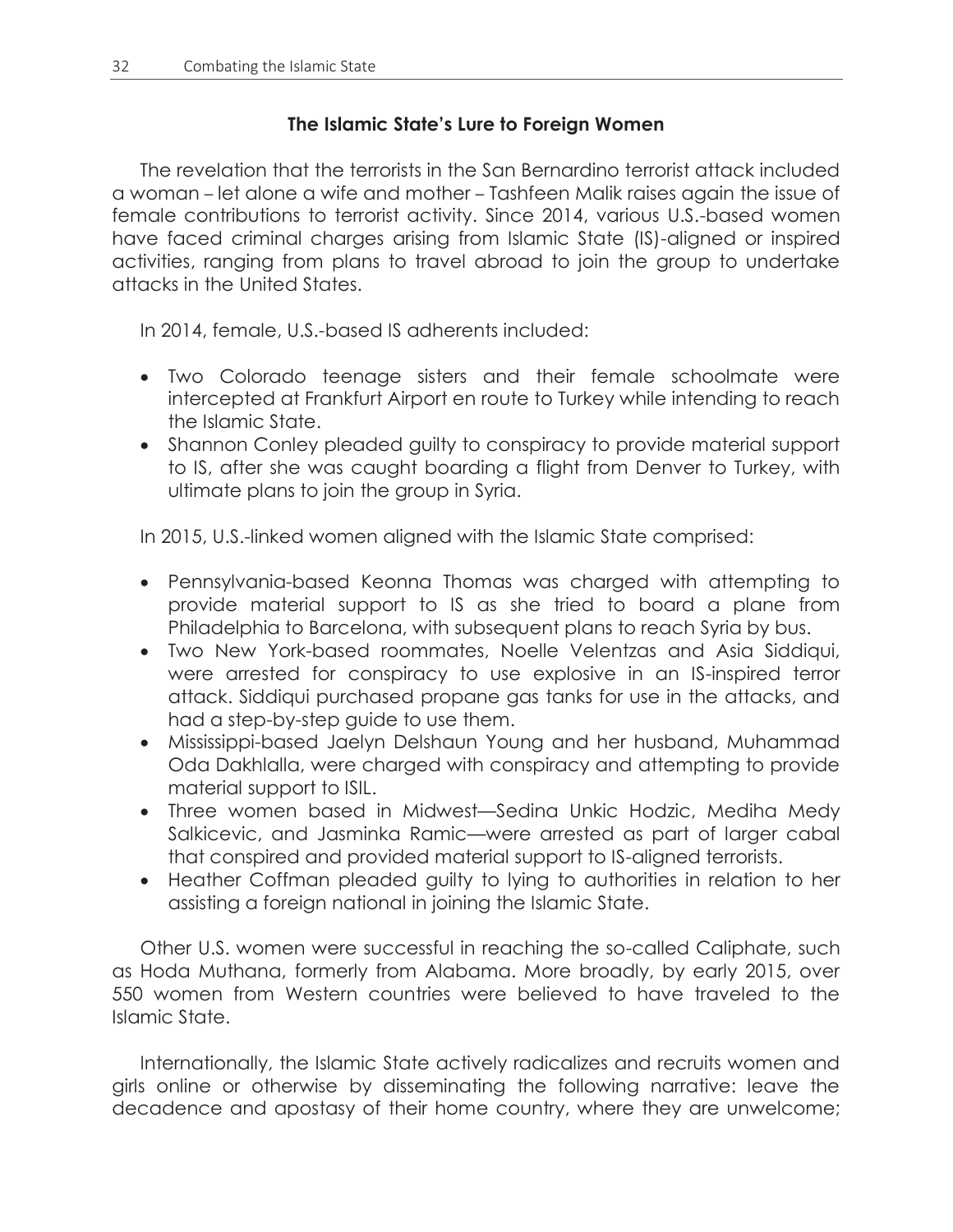join the jihad and be empowered by living in a true Muslim land (the Caliphate); you will contribute to the cause by marrying an IS fighter, and parent the next generation of warriors. Interspersed in the IS pitch is the notion that a Caliphatebased life will be exciting, meaningful, and better than what their life abroad provides or can attain.

Like men, women terrorists pursue such violence for various reasons: perceived political and economic marginalization, ideological commitment, vengeance for victimization of family or friends, financial benefits, a desire to improve their social status, hopelessness, and heavenly benefits arising from martyrdom. Some women have been coerced into terrorism after they have been accused of bringing dishonor to their families through some moral transgression.

Women terrorists have been involved in a breadth of violent acts on behalf of groups embracing all ideological perspectives. Female terrorists have inflicted damage on soft and hard targets, often benefiting by less circumspection by government, private security, and the public, since women are typically not perceived as being involved in terrorism. This misconception is a factor in the success of women terrorists in carrying out all types of attacks, including suicide bombings.

The inclusion of females as terrorists essentially doubles the number of prospective recruits and contributors to a terrorist cause. Also, women are viewed with less suspicion than men. Thereby, they provide tactical advantages, including capacity to undergo less frequent and rigorous searches by government authorities.

Law enforcement, security personnel, and the intelligence community at home and abroad have largely assumed that women will hold back from terrorist activities. Given the increased visibility, lethality, and contributions of female terrorists worldwide, this underestimation of women terrorists merits a recalibration at great urgency. Sadly, Tashfeen Malik is the latest – but not the last – of this reality.